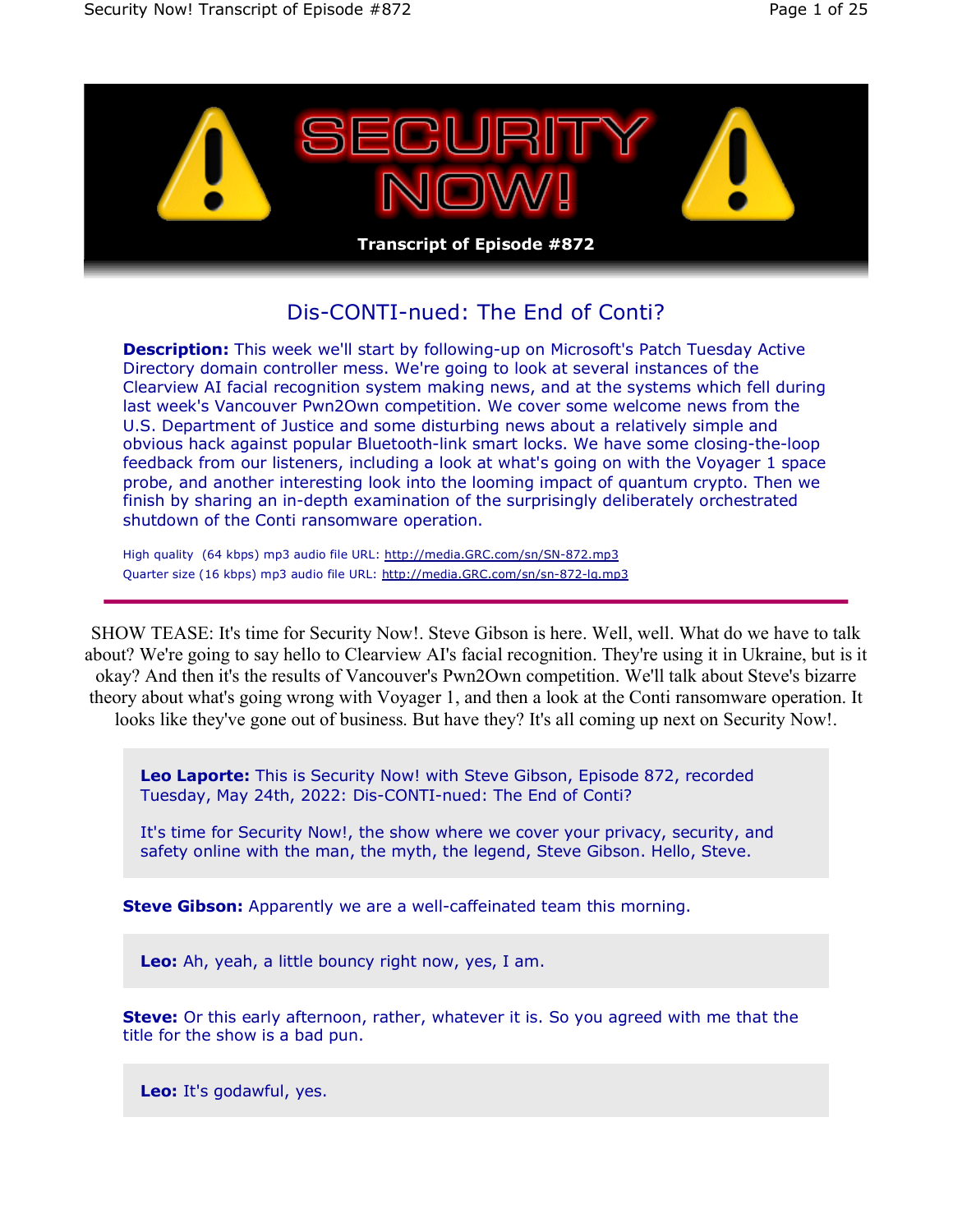**Steve:** Dis-CONTI-nued.

**Leo:** Dis-CONTI-nued, yes.

**Steve:** Yes. The end of CONTI, question mark.

**Leo:** This has become I think kind of a new MO for these bad guys.

**Steve:** Yes. Thank you for the perfect foil, segue, Leo, because that's actually what hooked me on the story and what I thought would make it so interesting for our listeners is that there is evidence that this whole Costa Rican debacle was a setup designed to obscure the reformation of CONTI. And what's really...

**Leo:** Oh, interesting.

**Steve:** Yes. And remember how it didn't, like something seemed off about it.

**Leo:** Yeah.

**Steve:** It was like, what? You know, it just...

**Leo:** Yeah, exactly.

**Steve:** It was weird when we talked about it last week, actually for the last couple weeks in various aspects. And it's looking like it was actually, well, okay. I don't want to give it all away here at the beginning because we have lots to talk about. We're going to follow up on Microsoft's Patch Tuesday Active Directory domain controller mess. We're going to look at several instances of the Clearview AI facial recognition system making news, and at the systems which fell during last week's Vancouver Pwn2Own competition.

We cover some welcome news from the U.S. Department of Justice. They're rethinking what it means to be an ethical hacker, which is really good news. And some disturbing news about a relatively simple and obvious hack against popular Bluetooth-linked smart locks. We've got some closing-the-loop feedback. Actually only three pieces, but one of them ends up being, well, actually two of them. Two of the three end up really big, expanding into something because we're going to take a look at what's going on with the Voyager 1 space probe which has just started to act a little wonky.

**Leo:** You mean Veeger?

**Steve:** Oh, please don't say "Veeger." That was, god, was that an awful movie. Thank goodness somehow they were forgiven for producing that first atrocity. And then we got Khan, so...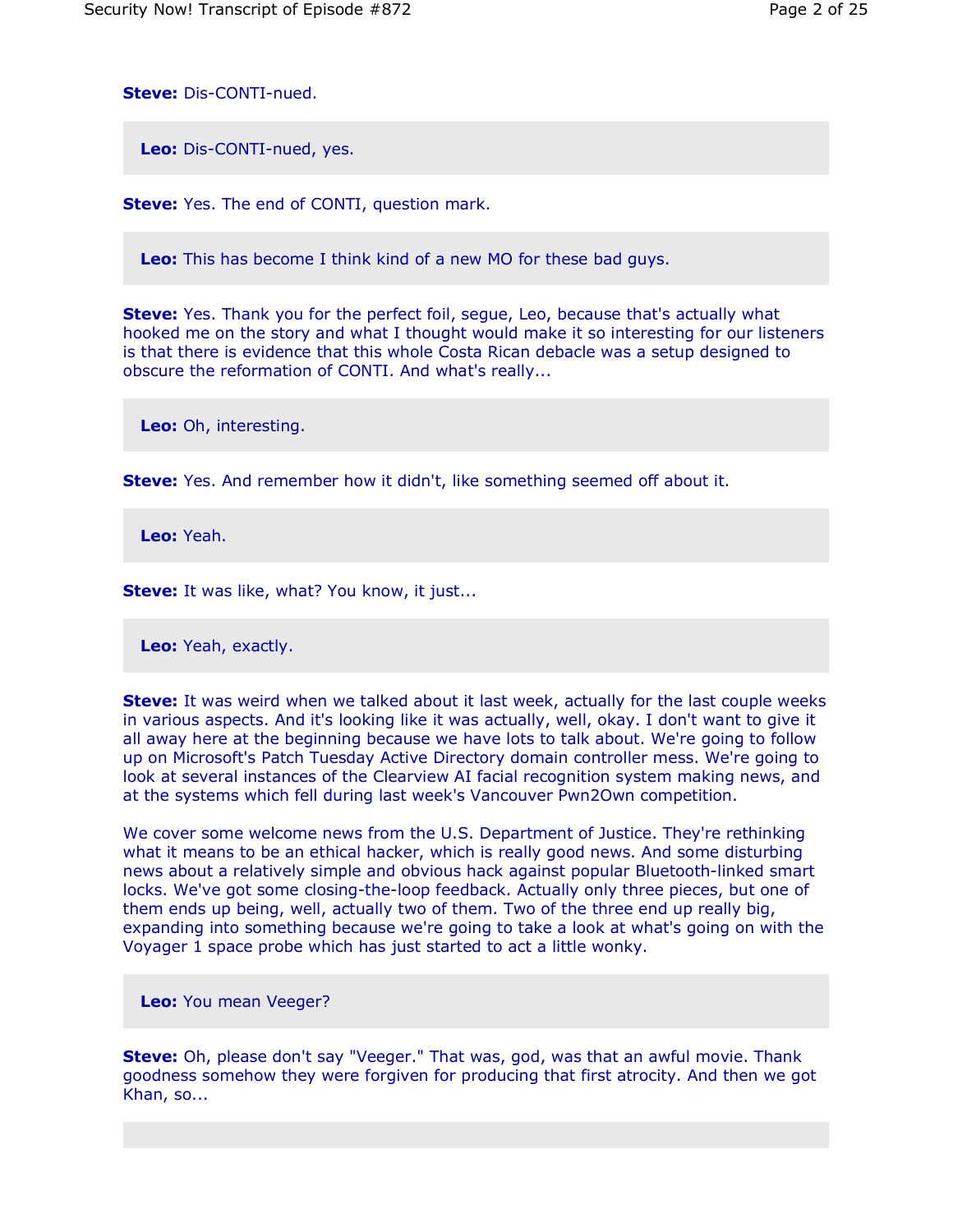**Leo:** Khan.

**Steve:** Yes, Veeger. I have a theory about what might have happened which you're going to get a kick out of.

**Leo:** Oh, interesting.

**Steve:** Yeah, well, anyway, I'll save that, too. And another interesting look into the looming impact of quantum crypto. We then are going to finish by sharing an in-depth examination of the surprisingly deliberately orchestrated shutdown of the CONTI ransomware operation. It turns out it was far more well-planned than was known. And essentially the guys that have been watching this have spoiled what CONTI was trying to do.

**Leo:** Oh, good.

**Steve:** And it's, yeah, good. And we have a pretty funny Picture of the Week. So I think another great podcast for our listeners. What a shock.

**Leo:** Spoil the spoilers. All right. All coming up. Picture of the Week time, Mr. Gibson.

**Steve:** So, okay. So everything about this picture to me looks authentic. It's showing a standup card, sort of, not an ad, like a...

**Leo:** It's a table card. They put them on the table or a placard they put outside the event, the conference.

**Steve:** Yes, thank you, yes, for a Microsoft MVP Global Summit. And again, so this was in a conference in a hotel. You can see this godawful hotel carpet underneath it.

**Leo:** Isn't it always ugly?

**Steve:** Oh.

**Leo:** It's always the worst.

**Steve:** I think it's so that it hides barf and anything else that, you know...

**Leo:** He's exactly right. Chewing gum.

**Steve:** Spilled cocktails.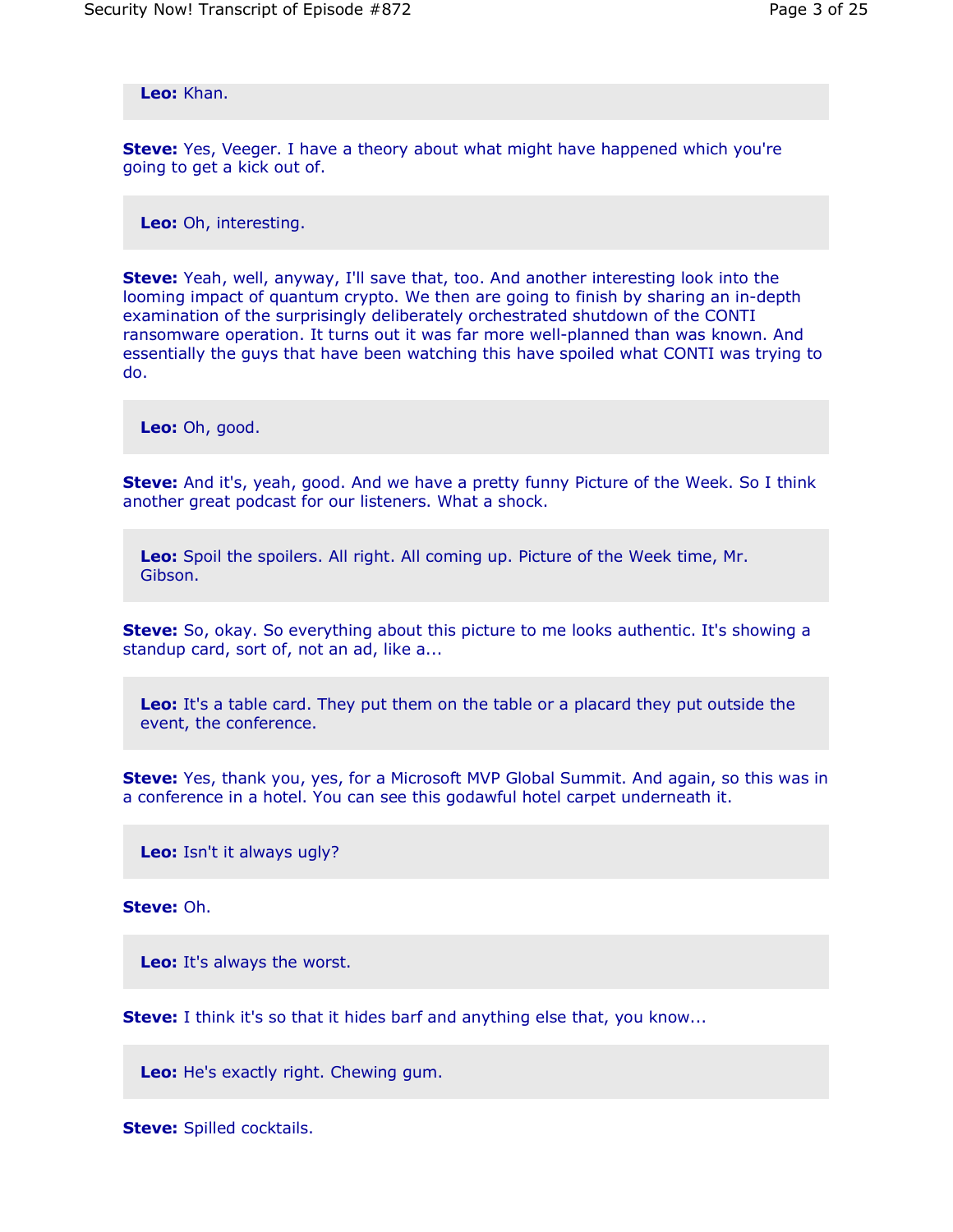**Leo:** Exactly.

**Steve:** Nothing is going to - no spots will show through this horrible print that this thing has. Anyway, so we have this sign. And it was originally boring signage. It probably said, you know, Security Summit Conference 203B or something. Anyway, some person with a sense of humor changed around the normal heading and everything, which looks 100% authentic. They changed the sign of the Microsoft MVP Global Summit announcement to say, or to caution: "Unattended laptops will be upgraded to Windows 11."

**Leo:** Ooh.

**Steve: Which, you know...** 

**Leo:** Mean.

**Steve:** ... is not what anyone wants.

**Leo:** No.

**Steve:** So do not leave your laptop unattended, children, or you may find out that your menu can no longer be docked to the left-hand side of the screen. You must have it in the center because we're sure that's better for you. Okay. So speaking of Microsoft, last week we noted that the previous week's Patch Tuesday had been overly eventful, with admins reporting that the month's patch rollup had adversely affected the operation of some of their enterprise's critical authentication infrastructure. The malfunctioning patch was intended to close an actively abused security vulnerability. And while there were some pre-patch workarounds, most admins were choosing to simply roll back their systems by removing the entire May Day patch bundle. So that's where we were last week.

Last week I wondered out loud whether Microsoft would attempt to fix the fix, and hopefully to test it more thoroughly this time, or whether they would prefer to wait until June's Patch Tuesday. One problem with waiting is that June begins next Wednesday, which places June's Patch Tuesday as late in the month as possible, nearly in the middle, on the 14th.

And in the past, Microsoft's patching logic has been, well, calling it "inscrutable" is being kind. Sometimes they wait half a year before patching something. Other times they patch it in a hurry. Fortunately for Active Directory users, the latter was the case here, with Microsoft fixing the trouble in about a week and releasing a mid-cycle emergency patch last Thursday.

However, presumably since it was only domain controller servers that were being adversely affected, that point that Microsoft took great pains to point out throughout all this, it's like, oh, no, it's all fine, don't worry about it, it's only these people, like the admins of the largest enterprises in the world, who have been brought down by this. So as a consequence the emergency update is not being made widely available through the regular Windows Update channel. They're not wanting to like update everybody again because most people aren't affected.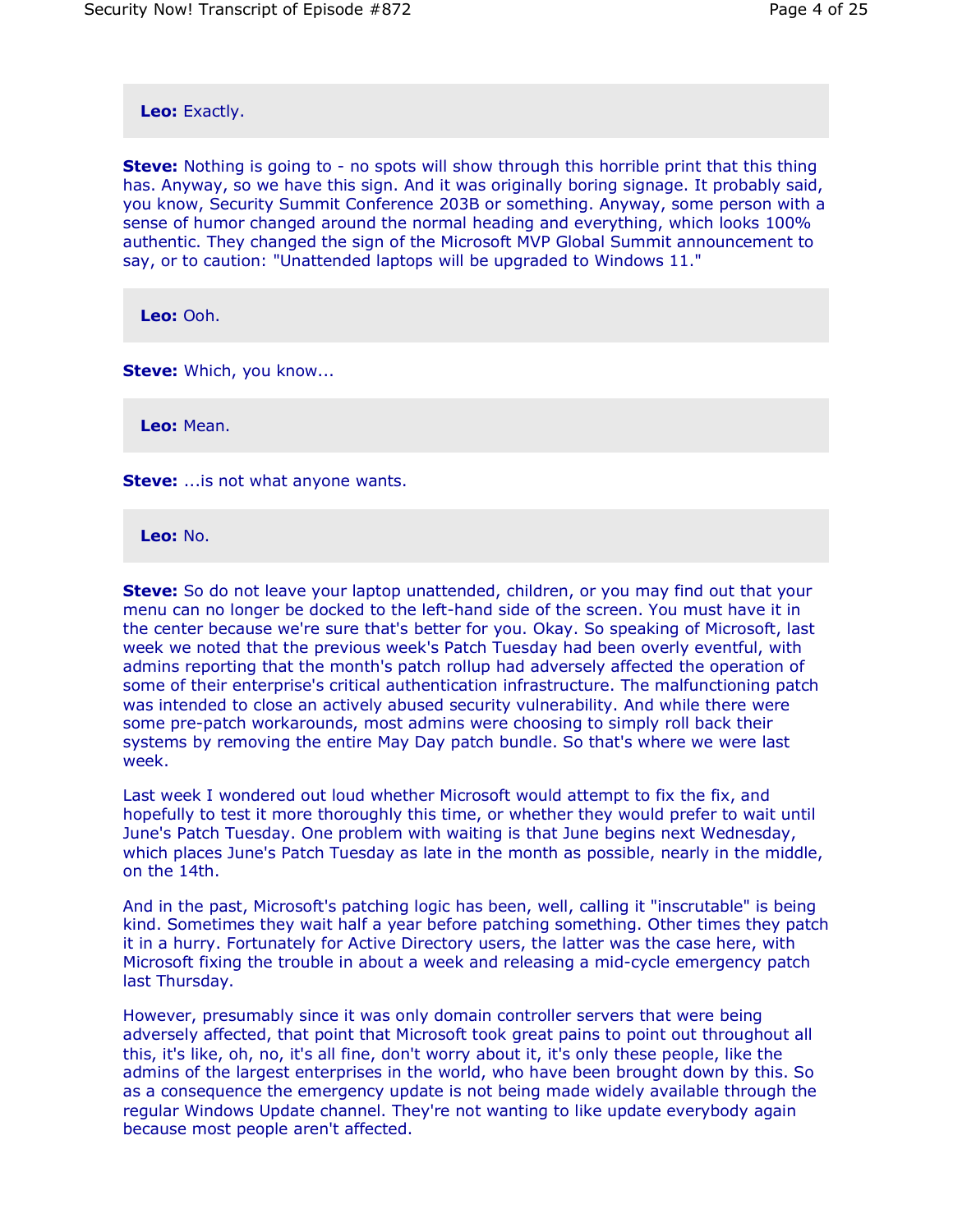So enterprising users, if you'll pardon the pun, will need to get it from Microsoft's Update catalog by going there directly. But you can also, those users in the enterprises who have Windows Server Update Services or Microsoft's Endpoint Configuration Manager can import the update from the catalog into those services, and then it'll fix their networks. So since CISA was forced to pull the requirement of patching this flaw from their catalog of known exploited vulnerabilities due to May's debacle we can assume that it will be returning to the catalog now that it is possible to actually patch against this, remember, actively exploited flaw in Active Directory.

In any event, it should be obvious to everyone these days that, more than ever, patching has become everything. Patch, patch, patch, patch, patch. You just, I mean, it's better to patch and regret it than it is not to patch at all because you can unpatch.

**Leo:** That should be on a pillow or something. Good. That's a good motto.

**Steve:** Well, it's the motto that evolved from this podcast because just look around. Wow. Okay. We've talked about Clearview AI on several occasions. Recall that they're the company which provides what have turned out to be quite controversial facial recognition services to apparently anyone who wants them. The controversy surrounds the perceived privacy invasion created when an army of both visible and invisible cameras might be scanning and cataloging the real-world identities of everyone who crosses through their fields of vision.

Thirty years ago we lacked the ability to automate anything like this at scale because it all comes down to economics. We didn't have inexpensive cameras. We didn't have inexpensive communications bandwidth, or inexpensive and apparently endless amounts of storage or computation. Today we have all of that, essentially for next to nothing. So what could not be done in the recent past is now feasible at a mass scale. Global. During a recent interview, Clearview AI's CEO, a guy by the name of Hoan Ton-That, explained that he intends to have 100 billion images in their database within a year. Currently they have about 20 billion. And 100 billion would represent 13 photos of each person on Earth. Obviously not all equally represented. But probably the more important you are, the more photos you've got in the database.

Okay. So the potential for the abuse of this technology is breathtaking due to its sweeping scope. One of the times we've talked about these guys in the past was when the ACLU, the American Civil Liberties Union, and others brought a lawsuit against Clearview AI in Illinois, thanks to Illinois's very restrictive Biometric Information Privacy Act (BIPA), which became law in 2008. Thanks to BIPA, any entity wishing to collect biometric identifying information and a photograph is that. I knew it was you, Leo, when you sat down, just by looking through the camera.

**Leo:** Very high intelligence.

**Steve:** Any entity wishing to collection biometric identifying information for any Illinois citizen must first obtain their explicit consent before doing so, which of course Clearview AI never does. They're scanning online image sources, so consent is never requested nor received. Thus they immediately fell afoul of Illinois's very restrictive BIPA. Earlier this month Clearview AI agreed to a settlement in that lawsuit, which was brought by the ACLU, that would largely prohibit sale of services to private companies which previously weren't prohibited, and people, similarly. And you were just talking recently about how it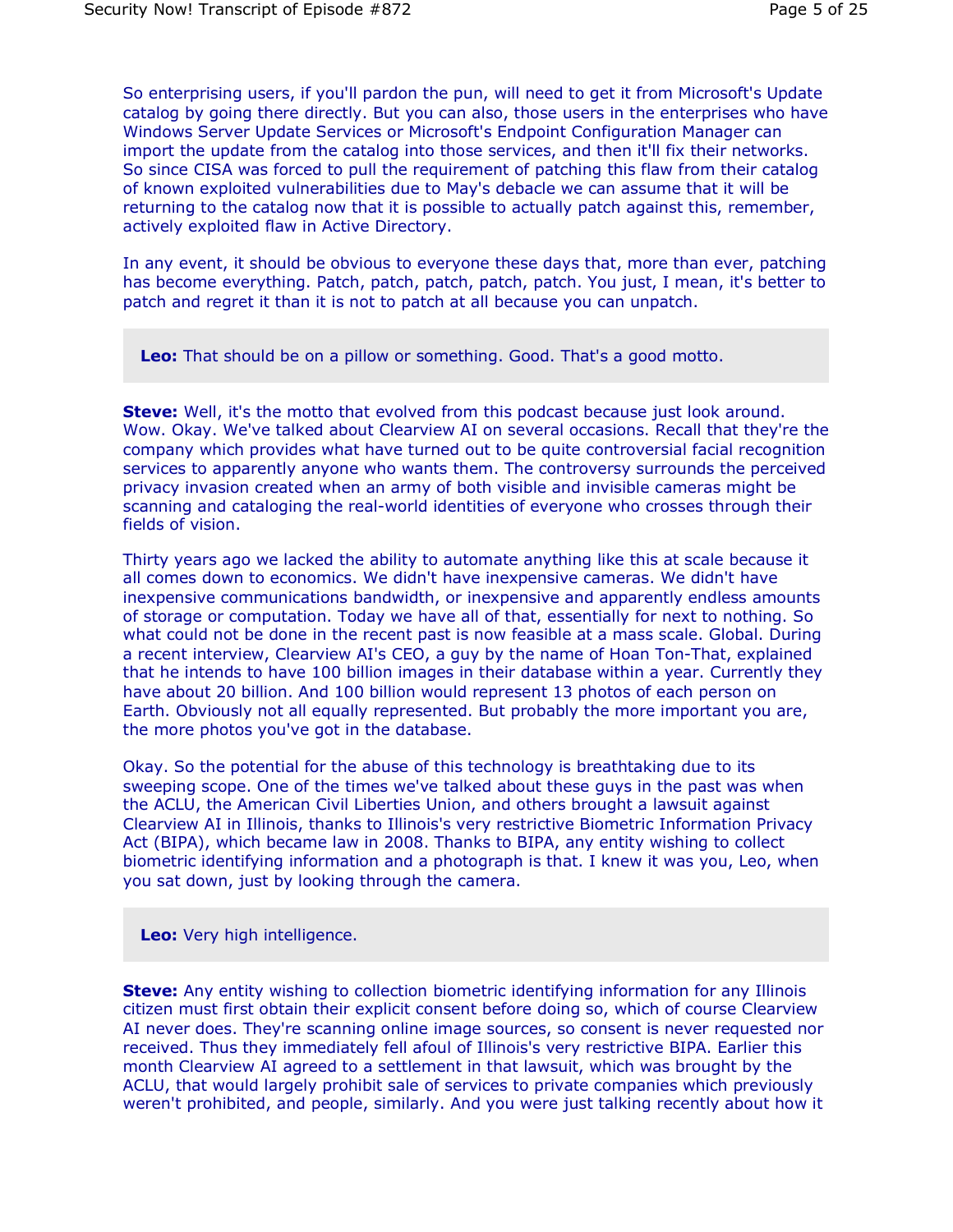turned out that you could get location, like individuals could purchase location information on other individuals.

**Leo:** Oh, yeah. It's nothing. Data brokers are amazing.

**Steve:** Yes. And so Clearview AI is clearly a massive cloud-based broker that also provides image matching. So the terms of the suit prohibit the sale of Clearview AI services to private companies and people in the U.S., as well as to law enforcement throughout Illinois, for the next five years. However, Clearview AI's CEO said that the settlement would not change anything on a material level because they could continue to sell to any government clients elsewhere. So they took what they consider to be a little hit, and they'll continue unabated.

At the same time, Clearview AI is increasingly facing pressure from various nations' privacy regulators who are pushing Clearview to remove their data on their citizens from its systems. Both Australia and Canada last year ordered the company to delete information on their residents. And now last week the U.K.'s government announced that they are levying a fine of more than 7.5 million pounds sterling, that's around \$9.4 million USD, against Clearview AI, and have ordered it to stop collecting information about U.K. residents and to delete all of the data that it already has from its database.

The U.K.'s Information Commissioner John Edwards said in a press release: "The company not only enables identification of those people, but effectively monitors their behavior and offers it as a commercial service. That is unacceptable. People expect that their personal information will be respected, regardless of where in the world their data is being used. That's why global companies need international enforcement." Edwards added that he would be meeting with European regulators in Brussels later this week to "collaborate to tackle global privacy harms." And I didn't mention, these guys are the biggest now globally. They are the number one facial recognition service provider in the world.

These recent moves by the U.K.'s Information Commissioner's Office follow a joint investigation by the agency and the Office of the Australian Information Commissioner which launched in July of 2020. So that's been going for some time and was completed last November. A provisional notice from the Information Commission's Office to Clearview that month warned the company to stop processing and to delete U.K. resident data, as well as suggesting a substantially larger - at the time they were saying they wanted 17 million pounds sterling. It ended up being 7.5. But still, you know, it'll get your attention.

In reply, again, Clearview's founder and their chief executive, that Hoan Ton-That, said he was "deeply disappointed" that the U.K. data authority "misinterpreted" his company's technology and their intentions. Uh huh. He said: "I would welcome the opportunity to engage in conversation with leaders and lawmakers so that the true value of this technology which has proven so essential to law enforcement can continue to make communities safe," he said.

Okay. So there's one side. There's also been Clearview, although not by name until recently, in the news relative to Russia and Ukraine. There's no question that facial recognition technology has the potential to be quite useful. It is Clearview AI's facial recognition technology that has been allowing the Ukrainian government to identify both their own citizen casualties of war, obviously in their war with Russia, as well as the Russian soldier casualties who've been left behind by their comrades.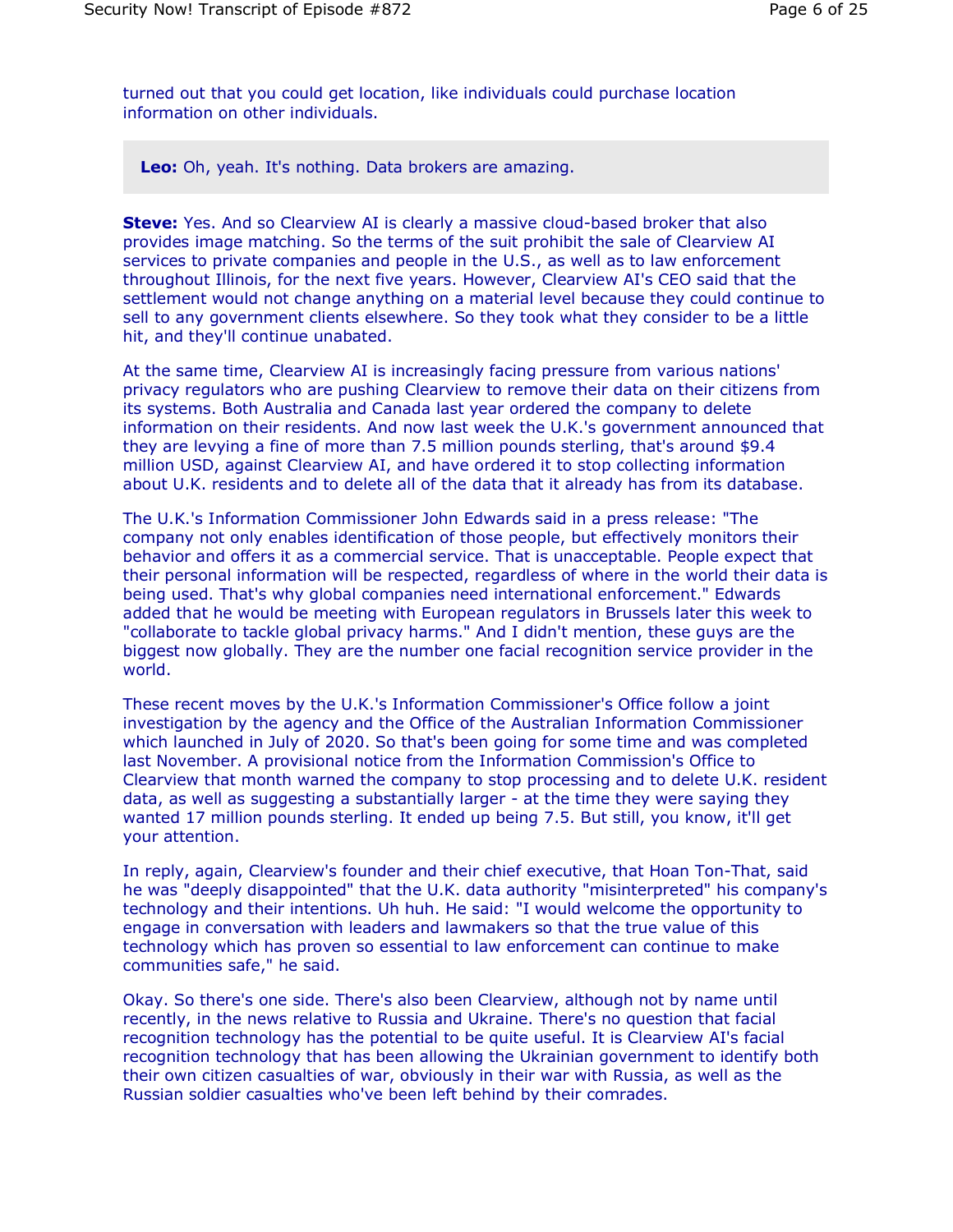Thanks to Clearview AI's knowledge of Russian citizens, Ukraine has been able to mount a potentially powerful political counteroffensive by identifying these Russian war casualties, notifying their families of their demise, and offering to allow them to travel to Ukraine to reclaim their fallen family member. Some 400 Ukrainian investigators are currently using Clearview AI's technology to build much more airtight war crimes cases as a consequence. It really helps to know who you're talking about. And certainly Russia's not providing that information.

The publication The Record recently interviewed Clearview AI's founder and CEO, this Hoan Ton-That, whom I referred to before. I think that the details revealed by that interview are worth sharing. So I've edited it a bit to bring it up to the level of our listeners. So in the interview the question is posed: How did Clearview come to play such a major role in Ukraine?

Hoan replies: When the war started, it was really shocking to me and a lot of members of our team to see especially the video footage of women and children suffering. And it made me think, how can we help? Originally, I would see photos of captured Russian soldiers, and I realized that with that kind of photo quality, our facial recognition technology could be helpful. So I reached out to a lot of people on our advisory board to ask them, do you know anyone in Ukrainian government? And one person, Lee Wolosky, he's on the National Security Council under three presidents, he quickly said yes. We thought that it could be helpful in identifying deceased soldiers and track misinformation.

So how could it be useful to track misinformation is asked. Hoan says: You'd see a lot of things on social media saying this is a captured Russian soldier. But you might see people on the other side saying actually that's a paid actor, and here's the name of the paid actor. So with this technology, the level of accuracy can be used to identify if someone is who they say they are.

So the question is asked: Who in Ukraine has logins to Clearview AI? Hoan: It's in six different agencies, including the National Police of Ukraine. Then the people on the ground would be using it. So we gave a demo. We'd give them training on how to use facial recognition technology responsibly. So part of the training is that they would send photos of unidentified people and run it through the system, and we could show them, "Hey, this is how you verify who it is." So for example, if they have a tattoo that matches online, there's a very high chance it's the same person.

So the questioner: You inserted this technology into a war zone, which presents a lot more problems than having a police department in the United States using it. How are you accounting for that? Hoan responds: You want to be careful to make sure that they really know how to use it properly, and so there are all these scenarios that we want to make sure don't happen. For example, what if someone takes a photo of someone and says, "Hey, I think you're a Russian traitor," and then they detain them. And it's all incorrect based on incorrect information. So we'd never want something like that to happen. As long as these investigations are done by trained investigators, this can be a very useful tool. If it was used by everybody, I think that's when problems happen.

So the interviewer: What's the most surprising use you've seen in Ukraine? Hoan says: War crimes investigations. We were talking to people in the National Police of Ukraine and others where they have video footage from surveillance cameras. Smartphones are more prevalent, so there's a higher chance of something being recorded. Now, with this technology, if it's easy to identify someone, I think people are going to think twice about war crimes. So that was a surprise to me, he said.

Okay, so the interviewer asks: So this is a subscription service, and you say that gives you more control if someone is misusing it. How does Clearview AI work? He said: We vet every person to make sure they're a government official who's using it. There's also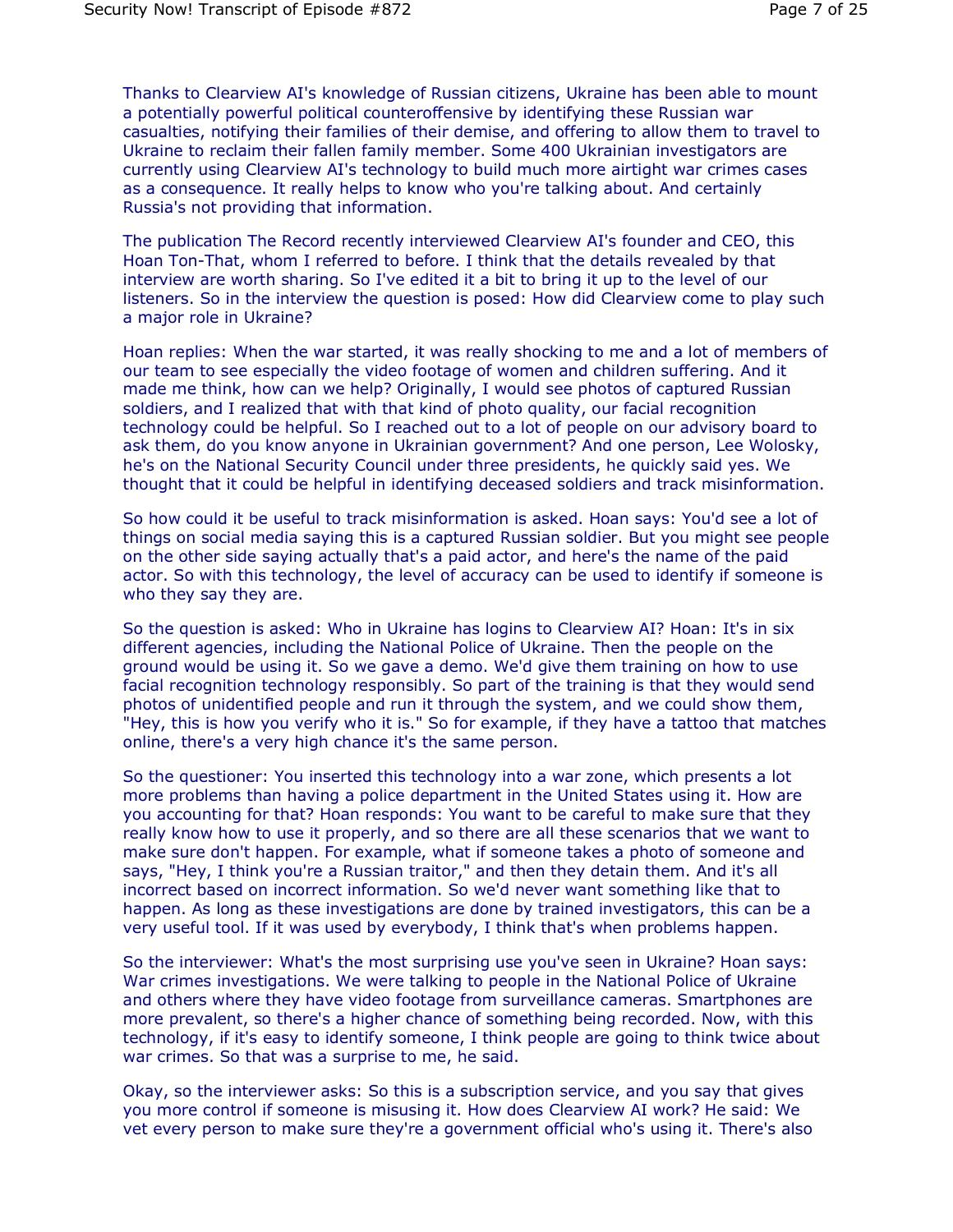two-factor authentication, so they still have to verify their device before they log in. Once they have an account, there's an administrator for each agency. So, the administrator can see who is conducting searches, and what reason they're conducting the search. There's an intake form that requires a case number and a crime type before conducting a search. So people, when they're on-boarded and they've learned about the software, they know that their searches can be audited because we want to make sure they're using it for the right kind of stuff. Because it's a cloud service, we have the ability to revoke access. If there's any egregious abuse of the technology, you want to make sure that we have the ability to take it away.

The interviewer asks: The IT Army appears to be using it. In a video, the group demonstrated the use of a facial recognition program that appears to resemble Clearview AI. This is a volunteer hacking force, so how is it that the Ukraine IT Army appears to be using Clearview AI? Hoan says: All I can say is that everyone we've onboarded is a government official. We haven't onboarded anyone in the IT Army directly. Everyone we talk to and onboard, we give them proper training on its usage. The speculation that the IT Army is running a Clearview AI search does not match any information we have on this matter. Clearview AI is intended for use in Ukraine by law enforcement and government officials.

So then the questioner: Did maybe somebody give a username and password to somebody who's in the IT Army? Hoan says: It's possible that someone shared a screenshot or shared how it worked. But we want to make sure that whatever the usage of the technology is say it is to identify someone deceased that is done in a way that is positive. The policy of the National Police and all our users is to tell the family members in a humane way.

Question: Had it occurred to you that the IT Army would use this technology to notify families of dead soldiers as a propaganda tool? Hoan says: I talked to some of the officials in the Russian government, and I said, "Look, is this something you knew about? Is that your procedure for doing that?" Then said that's not our official procedure. And they assured me that's not what they want to have happen either. Again, this is war time. Tensions are really high. Those things can happen. Hoan continues: If I thought it would be used in a really bad way, then I don't think I'd give access to them. We think that just getting the information out in a humane way is the most important thing. What we can control as Clearview is giving access to the right people. So for example, we don't give access to the Russians or anything like that, and we make sure Ukraine is trained as appropriately as possible.

Question: Have you revoked any access related to Ukraine because you thought it wasn't being used properly? Hoan replies: No, not at this time. But the administrators of these agencies in Ukraine have the ability to do so. They can go in and audit the searches, remove access to an account, and give access as they deem appropriate. Clearview AI would only revoke access to an agency if there was an egregious amount of abuse in that agency. Until something really escalates to that level, we haven't revoked any access.

The interviewer: The NSO Group is an Israeli company that makes surveillance software that can be remotely implanted in smartphones. It has come under heavy criticism for its tech being used by authoritarian governments to spy on their citizens. With your facial recognition technology, how do you avoid the NSO trap? Hoan replies: I think NSO is a very different kind of technology than what we do. We are searching public information from the Internet. So it is really just like Google. If you can type someone's name and the word "LinkedIn" into Google, and you find their photo, then Clearview can basically do the same thing, but it's search by photo. We also work with law enforcement. NSO is different because it's breaking into phones, very private data. Also, when they sell their software, they don't have the ability to take it back if they sell it to the wrong actor or government; whereas Clearview's software is deployed in the cloud. If we ever find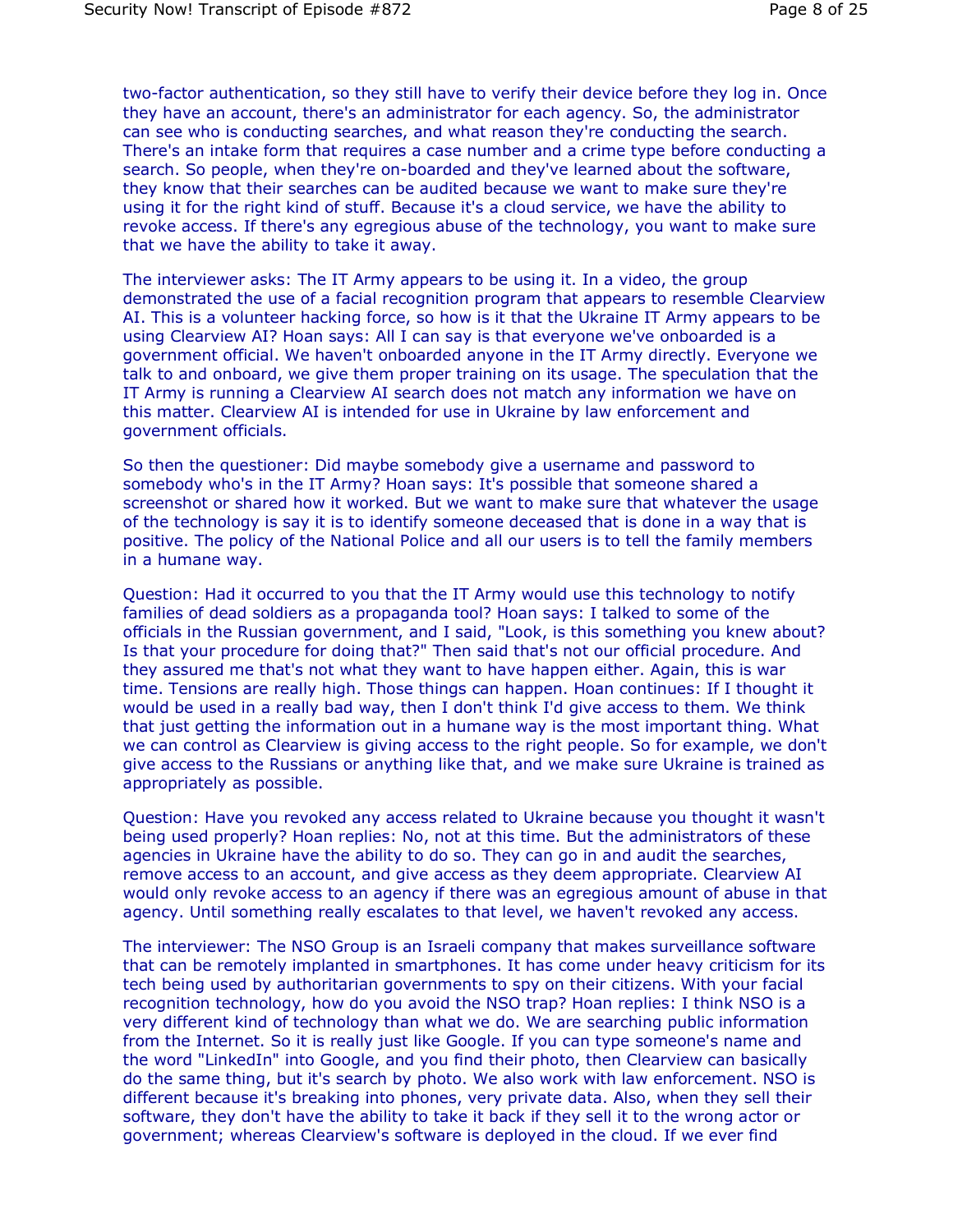anything totally egregious or abusive, we have the ability to revoke access. We also want to be aligned with democratic countries, making sure that this is a technology that can be used responsibly and across democratic nations.

And lastly: Can you imagine a scenario is asked, years and years from now, when everyone has this capability, that it would be like VR glasses or built into a phone? Hoan says: I can imagine like augmented reality is interesting where it could be deployed on military bases. So in Afghanistan, they had a situation where they were pulling out at a checkpoint, terrorists could blow up people. They are looking up close at the IDs. To verify someone at a distance in a hands-free way, I think that's a very positive kind of use case.

So it's obviously trivial to invent synthetic positive use cases. It's at least as easy, probably much easier actually, to imagine quite privacy-intrusive use cases. The logic we often hear being applied by those who object to the use of pervasive facial recognition is the assumption of privacy. They suggest that someone walking in a public space can be seen by everyone, so there's no assumption of privacy. But when a meta-tagged photo is taken among friends in a private setting and posted online to celebrate, is it reasonable for those images to be vacuumed up, identified, catalogued, and made available for searches globally? The argument is made that posting the photo online creates implied consent. But is that for any use whatsoever, forever?

So we have another new problem created by astonishingly inexpensive technology. So as a society we're going to have to figure out what's important and what we want and how we want these things to work. And I don't have an answer. It's clear from the way Hoan was answering that...

**Leo:** He's on the defensive; right?

**Steve:** Yes, that he's been sensitized to all the ways this technology of his, which I'm sure is generating lots of revenue for Clearview AI, all the ways it could be abused. So.

**Leo:** Steve? What you looking at?

**Steve:** I just turned my temperature down a degree.

**Leo:** Oh, it's a little warm, a little toasty, isn't it. Yeah.

**Steve:** Okay. So that brings us to Pwn2Own Vancouver 2022.

**Leo:** Oh, boy.

**Steve:** Last Wednesday, Thursday, and Friday, the 18th through the 20th, was the 15th anniversary of Pwn2Own held in Vancouver. And this year, rather than enumerate the victories of many brilliant hackers who we don't know, and many of their names which I cannot begin to pronounce correctly so I'd rather not mangle them...

**Leo:** No, good.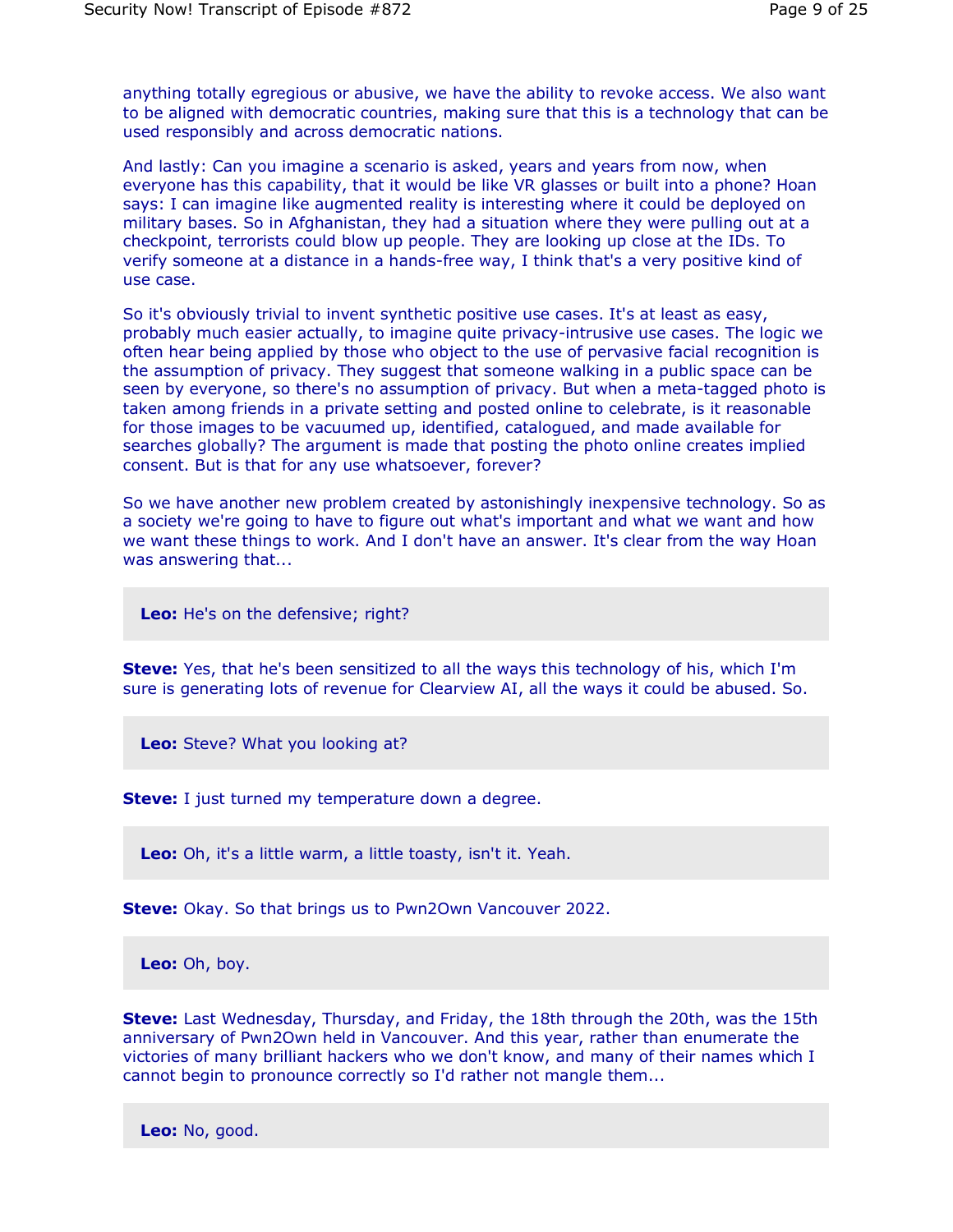**Steve:** I'm going to focus upon the products which we do all know, and which fell to their best efforts. On the first day, Wednesday of last week, the various hacker individuals and teams demonstrated an improper configuration against Microsoft Teams. And I didn't put all the dollar amounts in here. But as I recall, that one got them \$150,000. So that was some serious improper configuration against Microsoft Teams. There was also an out-ofbounds read and out-of-bounds write, which was used to achieve privilege escalation against Oracle's VirtualBox; a three-bug chain of injection, misconfiguration, and sandbox escape against Microsoft Teams; prototype pollution and improper input validation against Firefox; an out-of-bounds write escalation of privilege on Windows 11.

Two bugs on Ubuntu Desktop, an out-of-bounds write and a use-after-free, were used. There was a zero-click exploit of two bugs, an injection and an arbitrary file write against Microsoft Teams; an out-of-bound write against Apple Safari; and a use-after-free elevation of privilege again against Microsoft Windows; and a use-after-free exploit on Ubuntu Desktop. That was just the first day.

Day two, the hackers and some teams demonstrated two unique bugs, a double-free and an out-of-bound write, with collision on a known sandbox escape on a Tesla Model 3 Infotainment System. They were able to basically take over the Tesla Model 3's infotainment system. There was also a use-after-free bug leading to elevation of privilege on Ubuntu Desktop, an improper access control bug leading to an elevation of privilege on Windows 11, and a use-after-free bug leading to an elevation of privilege on Ubuntu Desktop.

And on the third and much less active day there was an escalation of privilege via an integer overflow on Windows 11, a use-after-free exploit on Ubuntu Desktop, an elevation of privilege via improper access control on Windows 11, and an elevation of privilege via use-after-free on Windows 11.

So the big targets and losers were Microsoft Teams, Windows 11, and Ubuntu Desktop, with VirtualBox, Firefox, Safari, and Tesla's infotainment system each taking one hit apiece. Overall, for this 15th anniversary event, there were a total of 21 exploitation attempts, three of which failed, from a total of 17 contestants, with Trend Micro and their Zero Day Initiative awarding a total of \$1,155,000 in Pwn2Own prize money.

So another great competition. And all of the details of the exploits, as always for Pwn2Own, are provided to those whose products fell. And here we are, where are we, it's not going to probably make it into next month's patch round. And Windows 11 isn't even released yet, still in dev channel mode. So, wait, what? No. The current version will be updated probably, well, maybe not by next month, depending upon the nature of these problems and how quickly Microsoft's able to fix it.

Okay. Under the heading of "Sometimes they get it right," we have last Thursday's very welcome news that the U.S. Department of Justice, our DOJ, has revised its policy on how federal prosecutors should charge violations under the Computer Fraud and Abuse Act, creating - get this - an explicit carve-out exemption covering "good faith" security research. So this is huge. What this means is that the U.S. government is altering how vigorously it enforces a central cybercrime law that security researchers, civil liberty advocates, and others have long argued is overly broad. And to that I say amen.

Under the change to enforcement of this CFAA - the Computer Fraud and Abuse Act which became law back in 1986, the DoJ will amend its charging policy to explicitly discourage going after so-called good faith, or ethical, security researchers. The DOJ's Deputy Attorney General Lisa Monaco said in a statement accompanying the revamped policy: "Computer security research is a key driver of improved cybersecurity. The department has never been interested in prosecuting good faith computer security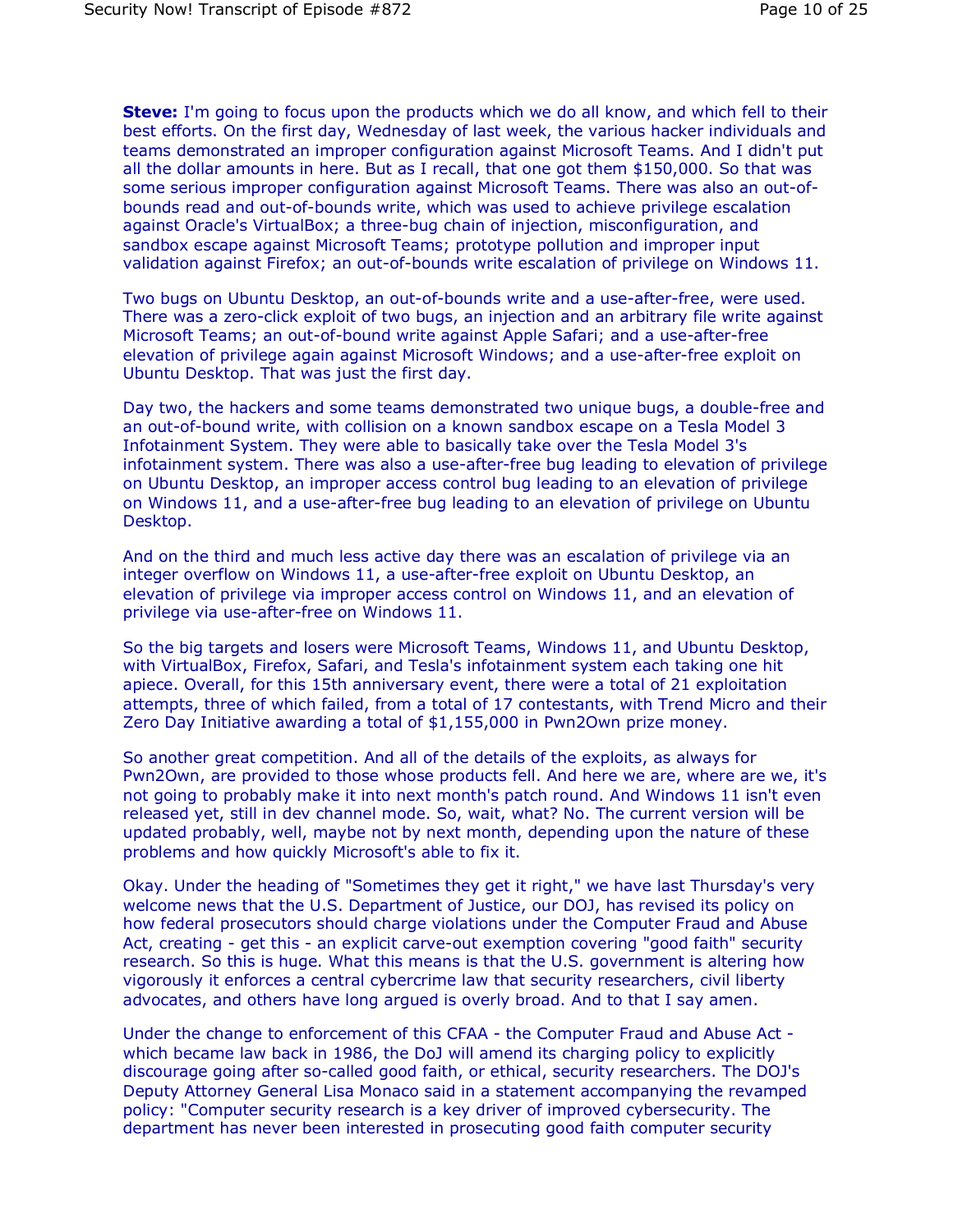research as a crime, and today's announcement promotes cybersecurity by providing clarity for good faith security researchers who root out vulnerabilities for the common good." Wow.

Federal prosecutors who seek to bring charges under CFAA must now first consult with the Computer Crime and Intellectual Property unit inside DOJ's Criminal Division. If that office recommends going forward with charges, prosecutors must then inform Monaco's team and even then may need special permission to proceed. However, it's still not all clear sailing. Ethical researchers who scour for and discover software vulnerabilities could still face prosecution under existing state laws or be sued in civil court.

So this updated guidance comes a little over a year after the Supreme Court ruled in a major CFAA case that the 1986 law does not apply when an authorized user uses data in improper ways. In that case, the court said that a Georgia police officer did not violate the hacking law - maybe some others, but not the CFAA - when he took money from an acquaintance to search a license plate database. In other words, someone paid a police officer to access the license plate database to which the officer himself had authorized access, even though the purpose of that specific instance of access was unwarranted.

The officer was sued under the Computer Fraud and Abuse Act, and the Supreme Court ultimately said "nope." The DoJ explained that the CFAA should only apply in instances when an outside hacker or authorized user - so even an authorized user, but external actually breaks into a secure portion of an organization's network. So clearly the instance of a police officer using his authorized access for an unauthorized purpose would not be a CFAA violation.

As expected, the news of this updated policy was broadly welcomed among both federal cybersecurity officials and the researcher community. Jen Easterly, who's CISA's director, tweeted: "Huge news. Well done, Team DOJ!" And Chris Vickery, a prominent cyber researcher, tweeted that the new guidance will "hopefully improve the lives of people like me who fear retaliation for trying to do the right thing."

So as I said, sometimes they get it right. We still have a ways to go since local government and private parties who take offense at the discovery of their own cyber failings being revealed will still be able to somewhat unjustifiably exact their revenge. But perhaps a competent defense attorney will be able to point to the changes which have just been made at the federal level as a basis for applying the same reasonable protections more locally. We can hope.

Okay. So you have a fancy car, or a residential or office door lock, which operates as follows: Your smartphone containing the lock's matching app, and essentially or effectively its key, is in your pocket. You approach your car or your home's or office's front door and just touch the lock. The lock's capacitive sensor senses your touch. So it emits a Bluetooth Low Energy, a BLE ping to query for any nearby, in this case, Kwikset Kevo smart lock apps that may be nearby. The app in the phone in your pocket receives the Bluetooth Low Energy ping and responds. So they engage in a super-crypto triplescoop post-quantum impossible-to-crack handshake negotiation. And now, satisfied that one of its authorized owners is indeed nearby, the lock disengages to allow entry. And all is happy.

But now we have a different scenario. A bad guy team wants to gain entry into that smart lock-protected car or residence or office. So one of them arranges to place a Bluetooth Low Energy relay near the user's phone, perhaps in an adjacent office cubicle, or next to their locker while they're working out, or in the coffee break room which they frequent. Wherever, it doesn't matter.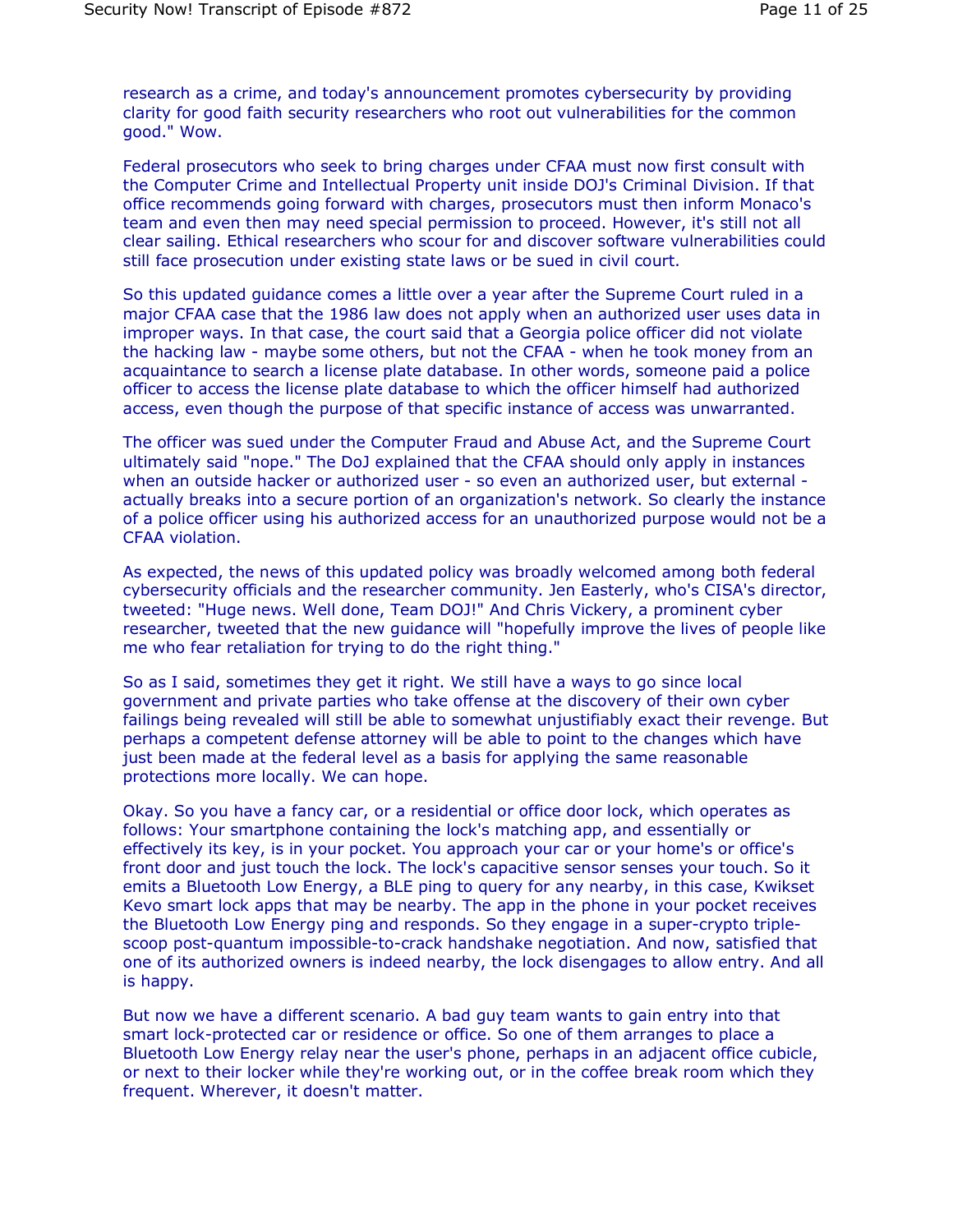The other member of the team waits some discreet distance away from the car, the residence, or the office that's about to be breached. When the first team member messages to the second that the unsuspecting user's smartphone is within range of their remote Bluetooth relay, the second member of the team simply walks up to the locked car, residence, or office and touches its lock. Exactly as before, the lock sends out a BLE discovery ping, which the BLE relay forwards to its matching endpoint.

That distant endpoint simply and blindly rebroadcasts the ping it received, which the user's smartphone picks up and acknowledges. It replies, and its reply is similarly forwarded back to the BLE relay which is now positioned near the lock. So once again they engage in the most unbreakable bazillion qubit quantum-entangled crypto that the world has ever hosted, until the lock becomes satisfied that only the user's smartphone can possibly be at the other end of the link. So it disengages its lock to admit the individual whom it presumes is authorized to gain access.

Unfortunately, this is not fiction, except in this example for my overkill use of deeply entangled quantum crypto. The point being, this oh-so-simple Bluetooth Low Energy relay attack entirely defeats any system's crypto, no matter whether it's pre- or postquantum. And as I said, this is not fiction.

Last September, after successfully executing exactly this scenario in the field, the U.K.'s NCC Group notified several smart lock makers that they had a problem. Their systems were vulnerable to a simple BLE relay attack. And the NCC group notified these lock makers that they would eventually be publishing the news of this, which they did last week. The accompanying security advisory simply explains: "An attacker within BLE signal range of a smartphone or key fob authorized to unlock a Kevo smart lock can conduct a relay attack to unlock the lock over long distances."

And the problem is there is no obvious in-band way of detecting and preventing this abuse. Which is to say that Bluetooth Low Energy does not offer robust endpoint proximity protection. Various out-of-band solutions have been considered, one being for the smartphone to use its own GPS to ascertain whether it's physically near the lock it has been paired with. But concerns over GPS's availability and speed have been a concern. And local GPS jamming and spoofing technology is available.

Another out-of-band solution considered was to have the app monitoring its owner's physical movement and to disable any lock negotiation if the smartphone was motionless immediately before the negotiation began, since that would never be expected in the system's normal use case. But any scenario where the user would be moving, even if many miles away, would defeat such anti-spoof protection. So GPS would seem to be the best, if still imperfect, solution.

But the nature of the problem suggests that the use of Bluetooth Low Energy, convenient though it is, was not the best idea in the first place. If our smartphones were equipped with radios which incorporated reliable time-of-flight measuring capabilities, then it would be possible to obtain spoof-proof data and direct physical proximity assurance. But today's smartphones are not yet that smart.

So again, apparently the manufacturer scrambled around. I looked at the timeline that these guys, the NCC Group, posted in their advisory. And the issue got escalated from the manufacturers and retailers up to the behind-the-scenes designers whose company name you never learn, where this was all actually created. And there was a lot of head scratching going on, and consternation for it to be discovered and would be published that their system was susceptible to this kind of spoofing. Again, obviously not widespread. It would be used in a targeted attack case. But if bad guys knew that this was possible, this BLE relay technology is not difficult to create. And it robustly unlocks a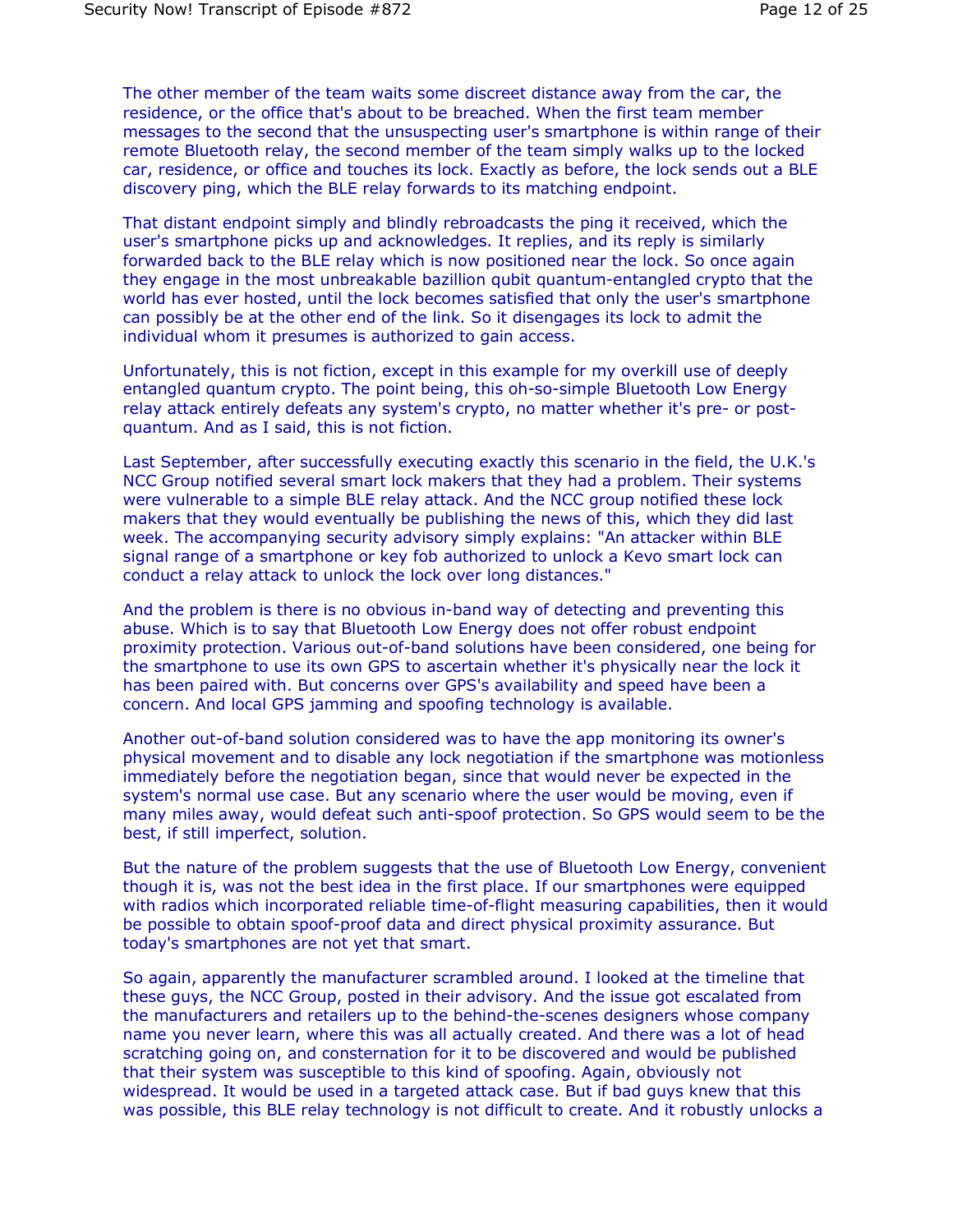target at some distance. So probably not such a good idea to have designed a system that could be spoofed like that.

Okay. A couple of closing-the-loop pieces. Two of them, as I said, are bigger than usual. Brian Phillips tweeted: "Hi, Steve. Quick one. Don't know if you've covered this already, but do you have an alternative for" - actually he said Unlock Origin. He then corrected his typo, it was probably an auto correct. He meant Unblock Origin, or sorry, UBlock. "Do you have an alternative for UBlock Origin on Safari?" He said: "Recently got myself a MacBook Pro and now want to use Safari over Chrome." That is to say, instead of Chrome. And Leo, I had suggested Adblock Plus.

**Leo:** No, there's nothing good on Safari. There really isn't.

**Steve:** That's what I wanted to ask because I knew you would know. Adblock Plus was the only thing I knew as like sort of equivalent to UBlock Origin.

**Leo:** Safari changed its plug-in module, and Gorhill did not like it and is not supporting Safari. I would just use Firefox. I use it on all platforms, including the Mac, and it supports UBlock Origin just fine and also gives you [crosstalk].

**Steve:** Brian, hope you're listening. I'll see if I can find - I think this was an exchange via DM. So I'll forward that to Brian in case he misses it.

**Leo:** I mean, there are filters. Adblock has always been...

**Steve:** There are a bazillion of them; right?

**Leo:** Because they're the ones that have the, what do they call it, the policy for approved ads. And I really don't like to support that.

**Steve:** Right.

**Leo:** Yeah. I can't remember, the one I used had three different plugins. But the problem is the iPhone. You're really - there's nothing you can do on the iPhone. So in that case I'd just use NextDNS and block it at the DNS server. Which is pretty effective as well as an adblocker. That blocks everything at the DNS level instead of on the device.

**Steve:** And he is MacBook Pro; so as you said, Firefox would be an alternative.

**Leo:** Firefox is great, yeah. I use Firefox on everything, including on my Macs. It's iOS that's problematic because you have to use WebKit.

**Steve:** Right, right.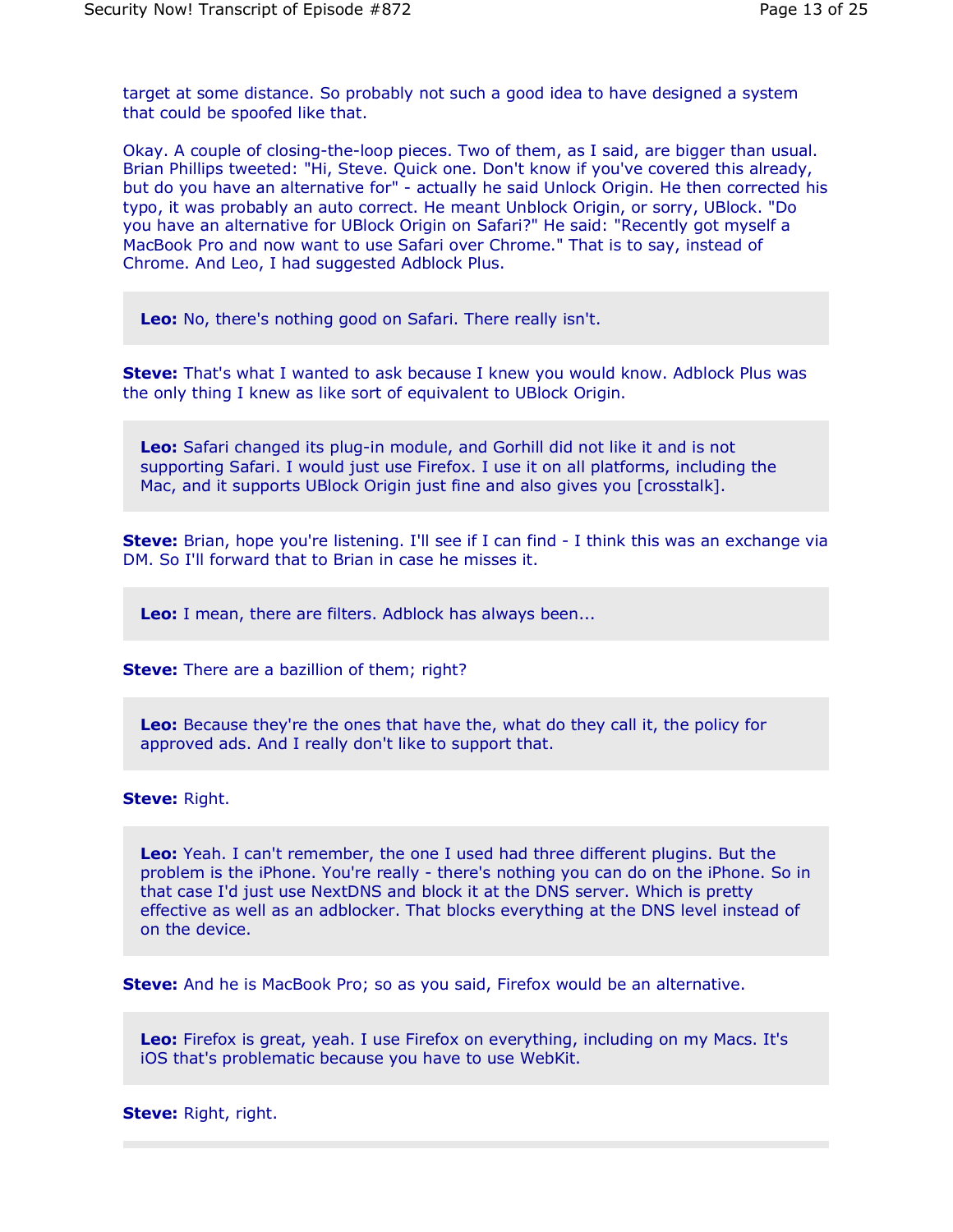**Leo:** And so then you have to block it at the source instead.

**Steve:** So Dave Badia asked: "Can you give a shout-out on Security Now! that Voyager 1 is still happily trotting along after so many years?" He says: "And I just read it goes into 'safe mode' if things get out of whack so the programmers on earth can fix it."

Okay. Well, so what's interesting is that Dave sent this last week, either before, or more likely just exactly because things just started to go wonky with Voyager 1. Now, okay, believe it or not, Leo, Voyager 1 has a Twitter account.

**Leo:** Of course it does.

**Steve:** Of course it does. Though being 14.5 billion miles away, with light requiring currently 21 hours, 34 minutes, and 38 seconds to traverse the distance, for a matter of convenience, NASA's public relations people have been posting on Voyager's behalf.

**Leo:** Of course, yes. Good thinking.

**Steve:** Yes. So last Wednesday Voyager posted on Twitter: "Do you ever feel misunderstood? My team is investigating an issue with my data. Even though I'm sending signals and operating normally, some data readouts don't exactly match what's happening out here. While they investigate, I'll keep doing my thing." Okay, Voyager.

So this made me curious about what was going on, so I dug around and found some commentary which I've lightly edited for the podcast. It reads: "NASA Voyager 1 space probe was launched 45 years ago and continues its journey as the first-ever humanmade object to leave the vicinity of our solar system." Now, this is, I think, critical to my theory. It says: "It's heading out there to study the outer heliosphere and the interstellar medium. The iconic probe has sent hugely important data back to NASA since its launch on September 5th, 1977. But now the new strange data being sent by the Voyager from the edge of the solar system has left scientists shocked since, until now, there have been no significant errors reported by the probe." And I have a somewhat chilling theory for what might be going on, but I'll finish this before sharing that.

So this continues: "Since the Voyager 1 data is of critical importance, the engineering team is trying to solve the puzzle of mysterious data now being sent by the space probe. NASA said in a statement: 'The interstellar explorer is operating normally, receiving and executing commands from Earth, along with gathering and returning science data. But readouts from the probe's Attitude Articulation and Control System (AACS) do not reflect what's actually happening onboard.'

"But what does this data received back on Earth actually mean? NASA says an antenna attached to Voyager, which is pointed at Earth to send data back, appears to be working, but is sending back invalid data. The AACS controls the 45-year-old spacecraft's orientation. Among other tasks, it keeps Voyager 1's high-gain antenna pointed precisely at Earth, enabling it to send data home and to receive new instructions. All signs suggest the AACS is still working, but the telemetry data it's returning is invalid. For instance, the data may appear to be randomly generated, or does not reflect any possible state the AACS could be in. Thankfully, the issue with the NASA Voyager 1 has not triggered the probe's onboard fault protection system, the system which is designed to keep the spacecraft in its 'safe mode' which maintains a state where only essential operations are carried out, while giving engineers time to analyze and diagnose the issue. And Voyager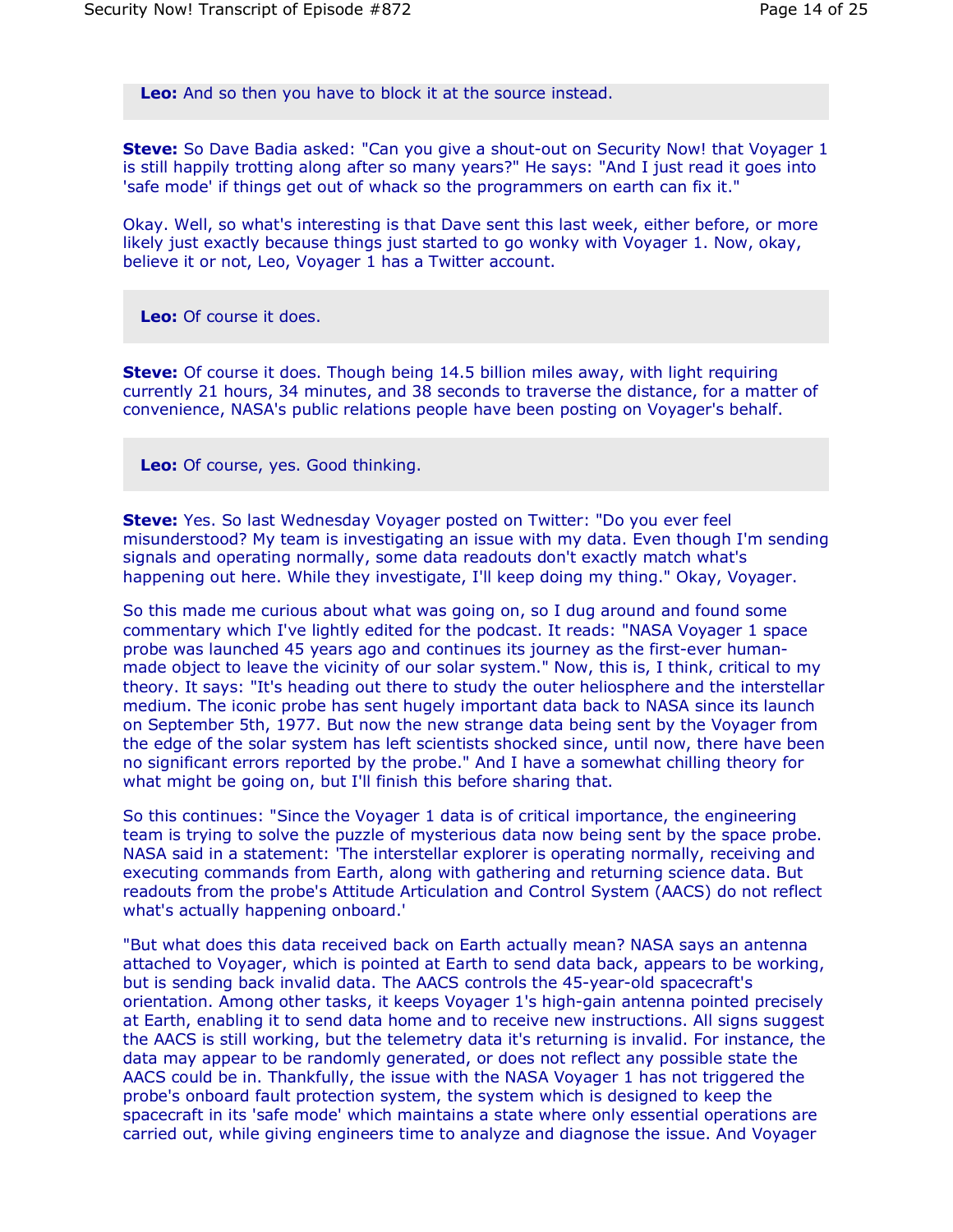1's signals have not weakened, which suggests the high-gain antenna indeed remains in its prescribed orientation to Earth."

Okay. So Leo, nothing manmade, and certainly nothing sending back telemetry from such a distance, has ever been this far from Earth and our sun. What if Voyager is approaching the maximum radius supported by the simulation?

**Leo:** Are you saying it's going to fall off the edge?

**Steve:** And that's why...

**Leo:** It's falling off the edge of the simulation.

**Steve:** It's leaving reality, Leo.

**Leo:** Well, well, well.

**Steve:** That's why its reality is beginning to break down, and why it appears to be returning random data that makes no sense. Everything else we see out there appears to just be inbound radiation. It's not interactive. Voyager is, or at least it was.

**Leo:** I like that theory. I like it.

**Steve:** So it'll be interesting to see what happens, and whether perhaps the same thing happens to Voyager 2 once it gets around the same distance away.

**Leo:** How long will that be?

**Steve:** It's about 2.4 billion miles closer to Earth than Voyager 1. So we have some time to wait. I do have a link in the show notes. You can click on that, and it will bring up the Voyager Mission Status that is live from JPL, showing their respective distances, the time that they've each...

**Leo:** That's cool.

**Steve:** That each mission's been running and how far away they are from the sun and so forth.

**Leo:** They need an entry for how close to the edge of the simulation are they.

**Steve:** I know, yeah.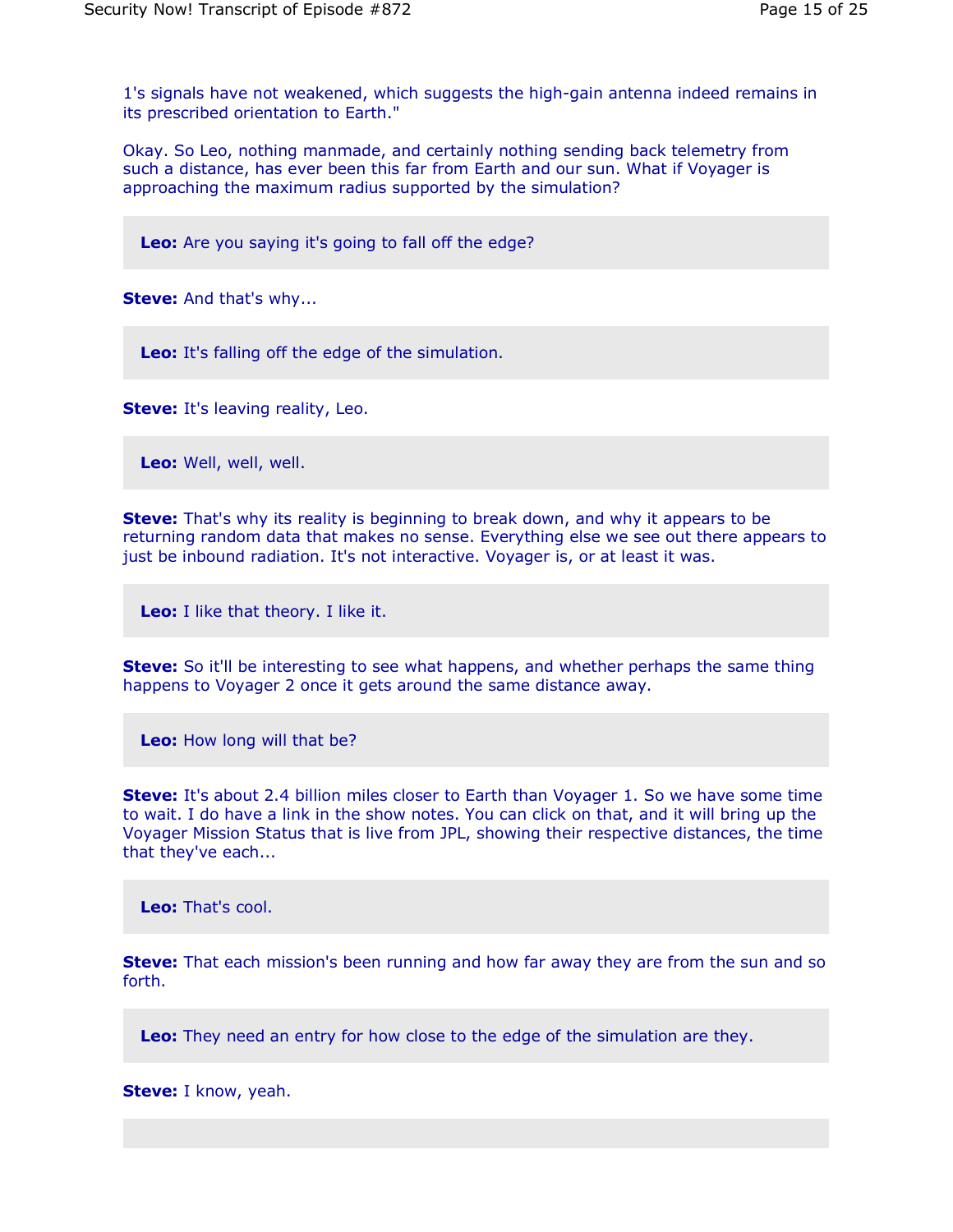**Leo:** I'm sure there's a simpler explanation than that, Steve.

**Steve:** That is the simple explanation. What could be simpler than you've gone too far away? And the simulation can't handle distances that great. It's doing everything up to that, I mean, think about that, 14.5 billion miles.

**Leo:** It's a lot, yeah.

**Steve:** What's the cubic space of that?

**Leo:** Right.

**Steve:** I mean, that is a ton of space to simulate, with all the chemical reactions and molecules bouncing around in there. That would tax any big simulator. So it makes sense that there would be some maximum radius; right?

**Leo:** Very 2001. I like it.

**Steve:** So I love this Voyager probe. It's reminiscent of the Mars Rovers, right, that we were talking about for quite a while, Spirit and Opportunity. Okay. Remember how "Gilligan's Island" was an adventure that started off as a three-hour tour. Right? Similarly, the two Voyager spacecraft were originally intended to only study Jupiter and Saturn, their moons, and Saturn's rings. And for that two-planet mission, they were built to last five years.

That was 45 years ago. Their 45th anniversary of launch will be coming up this August and September. And after their initial successes, NASA's engineers doubled the missions' objectives to include two more giants, Uranus and Neptune. So now, between the two craft, they've explored four planets, 48 moons, a host of planetary magnetic fields and rings.

They are each powered by a trio of radioisotope thermoelectric generators, known as RTGs, which convert the heat generated by the radioactive decay of plutonium-238 into electricity. And while they are super reliable and have no moving parts, I mean, just super robust electricity generators, that decay itself decays over time. Right now, the Voyagers' power is gradually dropping at a rate of four watts per year.

This has been limiting the total number of systems that can be powered up at once, and the Voyager mission teams have been turning off more and more non-essential equipment to reserve power and keep these things going. But so far none of Voyagers' science instruments have needed to be powered down. And the latest of the continually extending goals has been to keep both of these Voyagers running for at least another three years, beyond 2025.

Now, I did not do the velocity calculations to tell us whether Voyager 2 would be at the same end-of-simulation radius by 2025, when presumably we would still be watching it. But, you know, if it spontaneously disappears, well, that will be because it crossed the other side of the simulation boundary.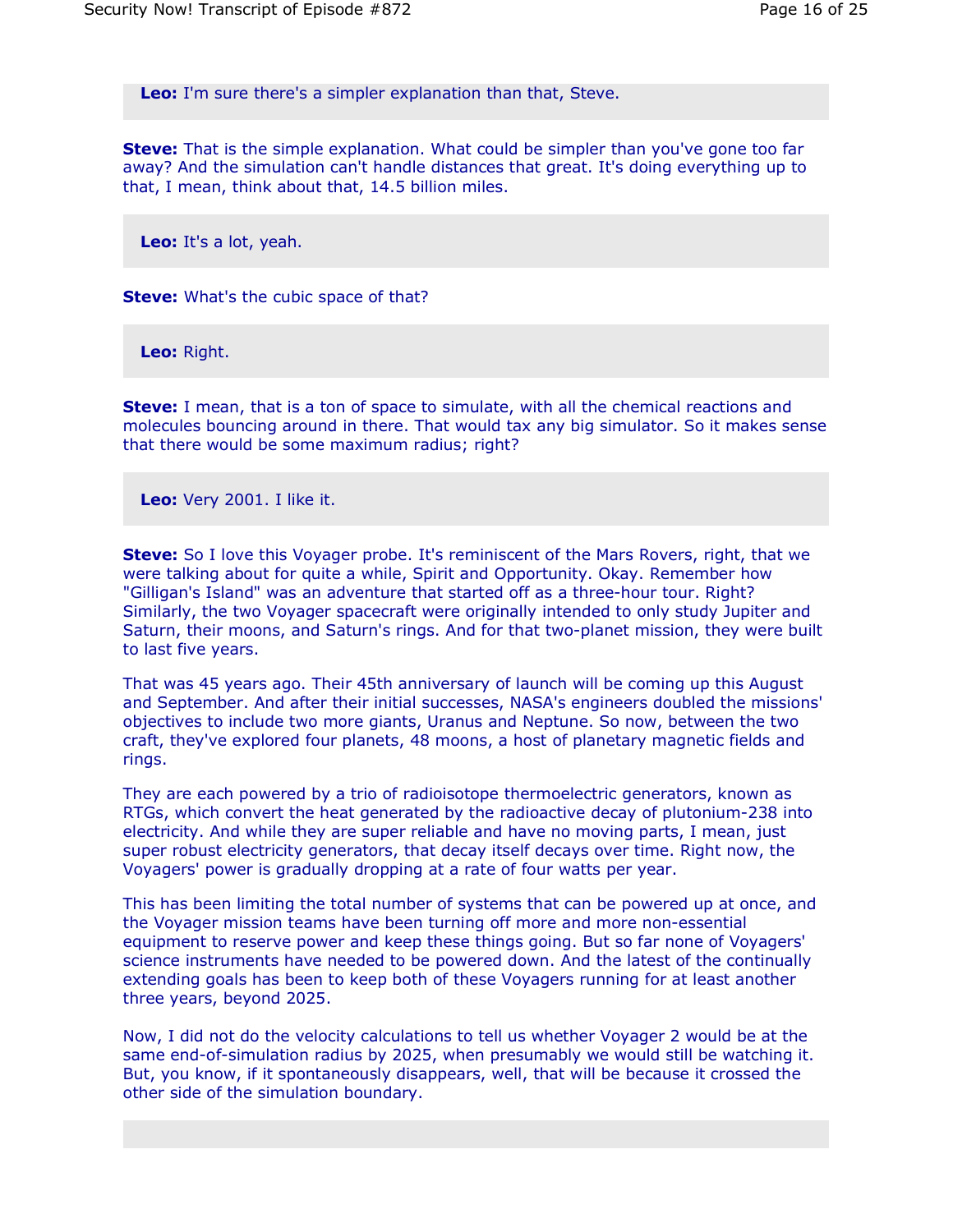**Leo:** So the simulation is just the solar system. The rest of it is just pictures. It's like a scrim, a backdrop.

**Steve:** Yeah. It's to give us something to scratch our heads and think about, and something to aspire to. But, yeah, it pretty much covers everything it needs to, to keep us busy running around in our little cage.

**Leo:** It is kind of amazing. To think that there is a manmade object out there that far away is amazing.

**Steve:** Oh, Leo. And it's alive. It's still...

**Leo:** And it's still reporting back, yeah.

**Steve:** Wow, 14.5 billion miles away. So that light takes 21-plus hours to get back.

**Leo:** Wow, that is far away.

**Steve:** And think of the accuracy of that antenna. That's the dish; right? Think of how, I mean, it's just astonishing to me that it is able to maintain alignment on the Earth at that distance. You couldn't calculate the fraction of a degree off it would be, in which case its beam would just completely miss us.

**Leo:** Really an amazing story. All right. I like your theory. It's as good as any. I'll go for it.

**Steve:** Yeah.

**Leo:** We don't know.

**Steve:** And the good news is none of us have to worry about getting that far away.

**Leo:** Right. That's right.

**Steve:** So we're all good.

**Leo:** Yeah. We're still well within the simulation.

**Steve:** You do not want to go further than 14.5 billion miles away. Could be bad.

**Leo:** You'll start speaking random gibberish.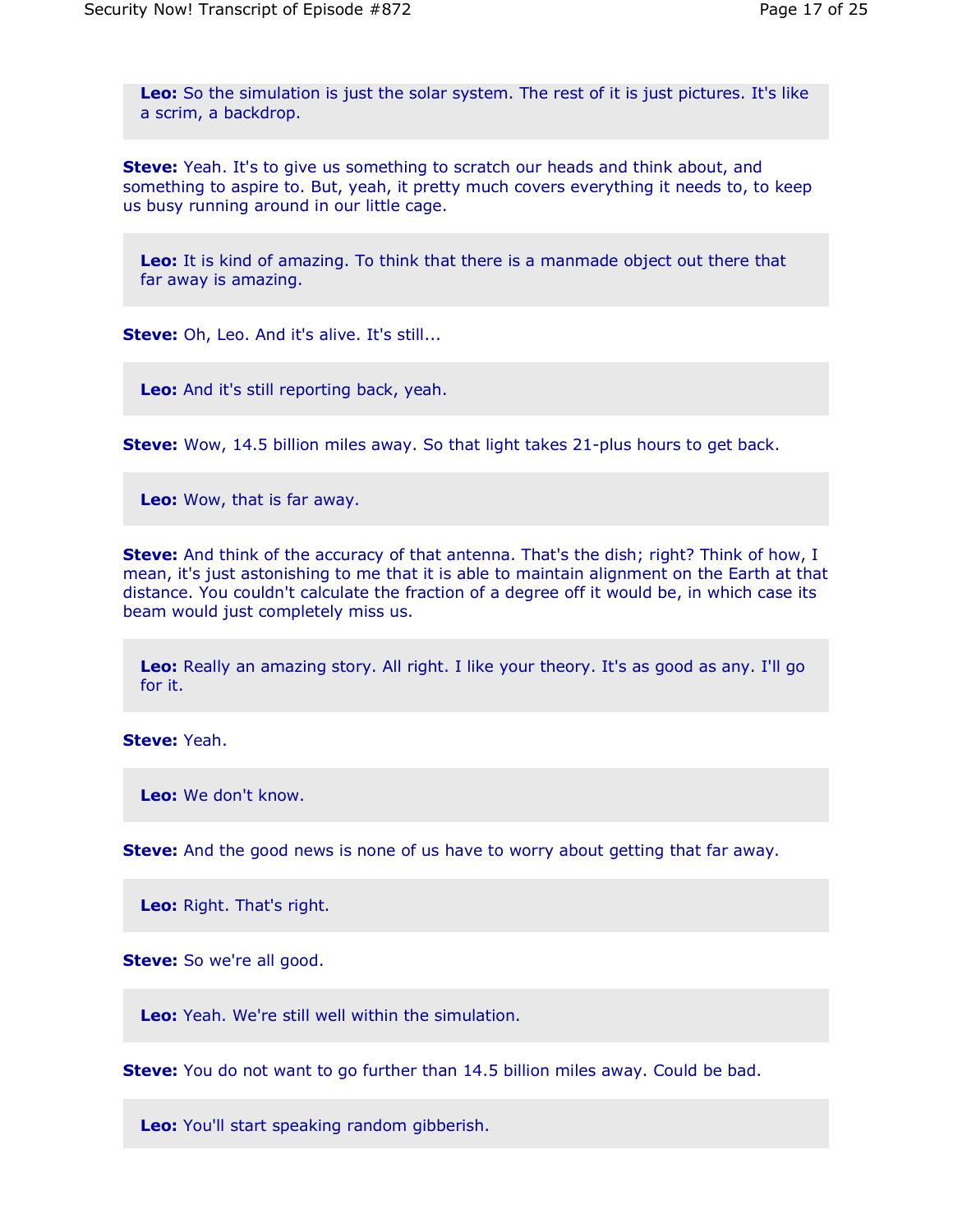**Steve:** So Tom Feller said: "Hi, Steve. I came across an interesting article I ran across on quantum computing." And the article was titled "Q-Day Is Coming Sooner Than We Think."

Okay. As we've discussed before - I should mention this was published in Forbes. And Forbes has had a somewhat spotty record for their presentation of technical subject matter over time. But assuming that the editors don't butcher it, the content's veracity will be a function of its author. In this case the article's author is a guy named Arthur Herman whose bio tells us that he's a Senior Fellow at the Hudson Institute, the Director of the Quantum Alliance Initiative, and the co-author of "Risking Apocalypse: Quantum Computers and the U.S. Power Grid." So it sounds like he may know what he's talking about.

Arthur is very clearly of the opinion that we should be much more worried than we currently are. Having read what he wrote, and even though I'm far from able to render any opinion on the subject, I know that our listeners will find this as fascinating as I did. So once again, I've edited what Forbes published so that it better fits our higher end audience.

Arthur said: "'Q-Day' is the term some experts use to describe when large-scale quantum computers are able to factor" - and he said "factorize," and I thought, I don't know, maybe he does not quite know what he's talking about. But anyway, I fixed it. Or maybe "factorize" is just British or something. I don't know. "...[T]he large prime numbers that underlie our public encryption systems, such as the ones that are supposed to protect our bank accounts, financial markets, and most vital infrastructure." And this is where he's tying it into the power grid, saying that the power grid may not be safe if you can break crypto. I'm sure he's right about that.

He says: "That's a feat that's all but impossible for even the fastest supercomputers, but which the unique features of quantum computers" - which I've looked at several things he's written, and he certainly understands this - "using the physics of superpositioning and entanglement, will be able to deliver. There's a growing consensus that this quantum threat is real; there's no agreement on how long it will take before a quantum computer has the 4000 or so stable qubits it will need to meet the requirements of Shor's algorithm for cracking those encryption systems."

But it turns out there's a different way to do this than using Shor, which we'll get to here in a second. He says: "For example, it would take a classical computer 300 trillion years to crack an RSA 2048-bit encryption key. A quantum computer can do the same job in just 10 seconds with 4099 stable qubits." Again, stability. So the count and stability are two important criteria. He says: "But getting to that number is the main problem quantum computer engineers face, since the stability or coherence of qubits lasts for only microseconds." And again, we need 10 seconds of stability from 4099 stable qubits. He says: "Today's most entangled computer, Google's Bristlecone, has just 72 stable qubits.

"Nonetheless," he says, "I have been arguing for the past four years, including in this column, that Q-Day is likely to come sooner than even quantum scientists predict, and that the time to get ready to protect our vulnerable data and networks is now. Others prefer to procrastinate, citing experts who say that a threat is at least a decade or more away. The fact that the National Institute of Standards and Technology (NIST) won't have its quantum-resistant algorithm standards ready until 2024, and expects the rollout to take another five to 15 years, has helped to encourage complacency disguised as confidence.

"But new developments in quantum science suggest that this complacency may be misplaced. So-called quantum annealers like the one Canada-based D-Wave Systems,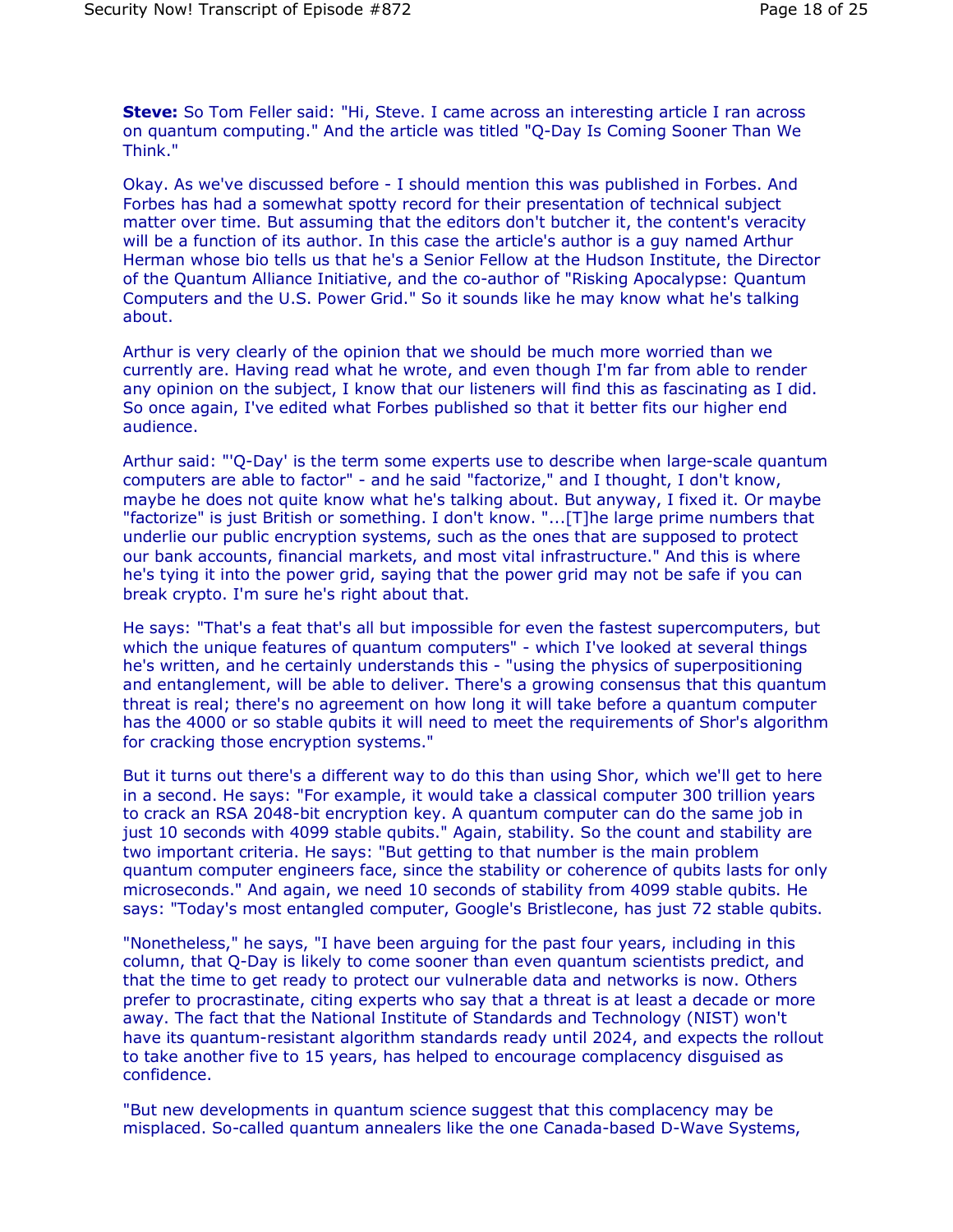Inc. uses, are able to calculate the lowest energy level between the qubits' different states of entanglement, which equates to the optimal solution. These machines have proven their worth in solving optimization problems that usually stump classical computers, as I explained," he wrote, "in a previous column."

He says: "Not surprisingly, scientists have been quietly finding ways to turn factorization into an optimization problem, thus bypassing Shor's algorithm, the paradigm for discussing quantum decryption since the 1990s." And of course which we talked about last week. "In 2019, scientific papers emerged that showed how to do this, including factoring integers using 'noisy' qubits, i.e., swarms of quantum bits that aren't perfectly entangled the way a large-scale computer requires. In other words, no longer requiring stable qubits.

"One was authored by Chinese scientists who found a way to factor a large number using only 89 noisy qubits. They then showed it's possible to factor an RSA 768-bit private key, which is the current factorization record accomplished using classical computers, with 147,454 noisy qubits a fraction of the millions of noisy qubits a large quantum computer would need to reach the 4000 stable qubit threshold, and within reach of the architecture of an annealer like D-Wave Systems.

"Also in 2019, a pair of Google researchers and the Royal Institute of Technology at Stockholm published a paper showing how to crack 2028-bit RSA integers in eight hours using 20 million noisy qubits. Given the fact that in 2012 scientists speculated it would take one billion qubits to perform this feat, it will likely not be long before researchers show they can get there with a lot fewer than Google's 20 million noisy qubits.

"And sure enough, in 2020 three Chinese researchers found a way to use the D-Wave quantum computer to factor large integers, completely bypassing Shor's algorithm. 'Thus,' they concluded, 'post-quantum cryptography should consider further the potential of the D-Wave quantum computer for deciphering the RSA cryptosystem in the future.'

"In effect," Arthur writes, "these researchers found a way to turn decryption using quantum technology into a straightforward process on a timeline much shorter than ten years. Perhaps four to five years is more likely. This was what Chinese scientists were openly publishing," he writes. "We don't know what's happening behind the scenes, but we can bet if there's a short cut to achieve what a large-scale quantum computer can do using annealing technology, their military and intelligence services will want to find out.

"All of this should change the timetable for Q-Day and for our strategic calculations. Not only is quantum-based decryption coming our way sooner, but thanks to annealing, this code-cracking feature will be more accessible to other machines than the hugely expensive large-scale computers Google, Microsoft, and others are working on, which in turn puts the capability within reach of small-state or even non-state actors."

He finishes: "Why gamble with the quantum future? Annealing technology makes becoming 'quantum ready' more important, and getting started now more imperative than ever." So, okay. I'm going to take his word for it. I can't argue the pros and cons. I'm programming in assembler on a machine with 32 or 64 bit bits, not cubits, binary bits. But, wow, interesting stuff. And the good news is I'm sure that the academics and those who are deciding these things are aware that these other breakthroughs are occurring.

Unfortunately, I think Dis-CONTI-nued is the best way to say that. I've been looking at that.

**Leo:** Dis-CONTI-nued.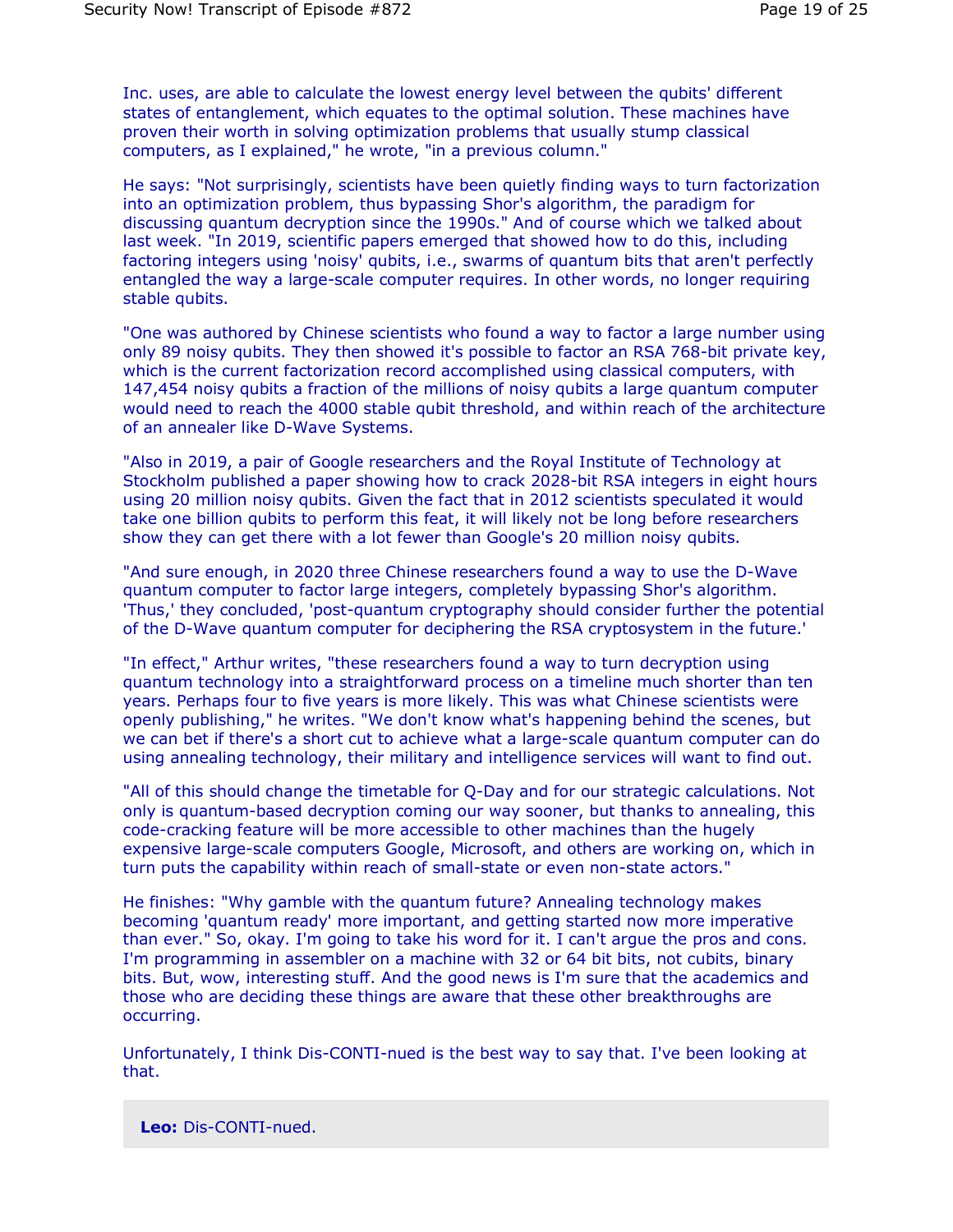**Steve:** Dis-CONTI-nued, yeah.

**Leo:** Discontinued.

**Steve:** So last Thursday, Advanced Intel is the name of this organization; advintel.io is their domain. Advanced Intel's Yelisey Boguslavskiy tweeted: "Today the official website of Conti Ransomware was shut down" - this is last Thursday - "marking the end of this notorious crime group." He says: "It is truly a historic day in the intelligence community."

And the day after that, last Friday, they published their report about exactly what happened. There's so much more to it than just someone turned the site off that I felt certain our listeners would find the details fascinating. And their report is titled - don't blame me, although I did perpetuate it - "DisCONTInued: The End of Conti's Brand Marks New Chapter for Cybercrime Landscape." And the top of their report teases, reading: "From the negotiations site, chat rooms, messengers to servers and proxy hosts, the Conti brand, not the organization itself, is shutting down. However, this does not mean that the threat actors themselves are retiring."

Okay. What does it mean? Advanced Intel apparently rushed out their report. It contains some typos, misspelling, and grammatical awkwardness. And they may not be native English speakers. So in order to share it with the podcast, I cleaned it up a bit. But otherwise it remains what they wrote. And I think everyone's going to find it interesting.

They said: "On May 19th, the admin panel of the Conti ransomware gang's official website, Conti News, was shut down. The negotiations service site was also down, while the rest of the infrastructure, from chat rooms to messengers and from servers to proxy hosts, was going through a massive reset.

"Conti News, a shame blog, is the last beacon of the group's public operation where victim data was being published. It also served as a media tool that Conti used for their endless public statements, one of which led to the gang's downfall." We'll get to that in a minute. I have a snapshot of it later in the show notes. They said: "This publicity function of the blog is still technically active; and this activity, as shown below, is highly strategized. At the time of this publication, May 20th, 2022, Conti was even uploading anti-Americanist hate speech claiming the USA to be 'a cancer on the body of the earth.'

"This, however, only manifests that the website became an empty shell. At the same time, the crucial operational function of Conti News, which was to upload new data in order to intimidate victims to pay, is defunct, as all the infrastructure related to negotiations, data uploads, and hosting of stolen data was shut down."

Okay. "And this shutdown," they wrote, "highlights a simple truth that has been evident for the Conti leadership since early spring of this year. The group can no longer sufficiently support and obtain extortion. The blog's key and only valid purpose is to leak new datasets, and this operation is now gone. This was not a spontaneous decision," they write. "Instead, it was a calculated move, signs of which were evident since late April. Two weeks ago, on May 6th, Advanced Intel explained that the Conti brand, and not the organization itself, was in the process of the final shutdown. As of May 19th, 2022, our exclusive source intelligence confirms that today is Conti's official date of death.

"In this retrospective analysis, we will not only take an in-depth look into the reasons behind the Conti shutdown but, perhaps most importantly, assess and project the future of a new threat landscape that is already on the horizon. But first we need to review how Conti prepared for its own demise and how this group, notable for its sophistry,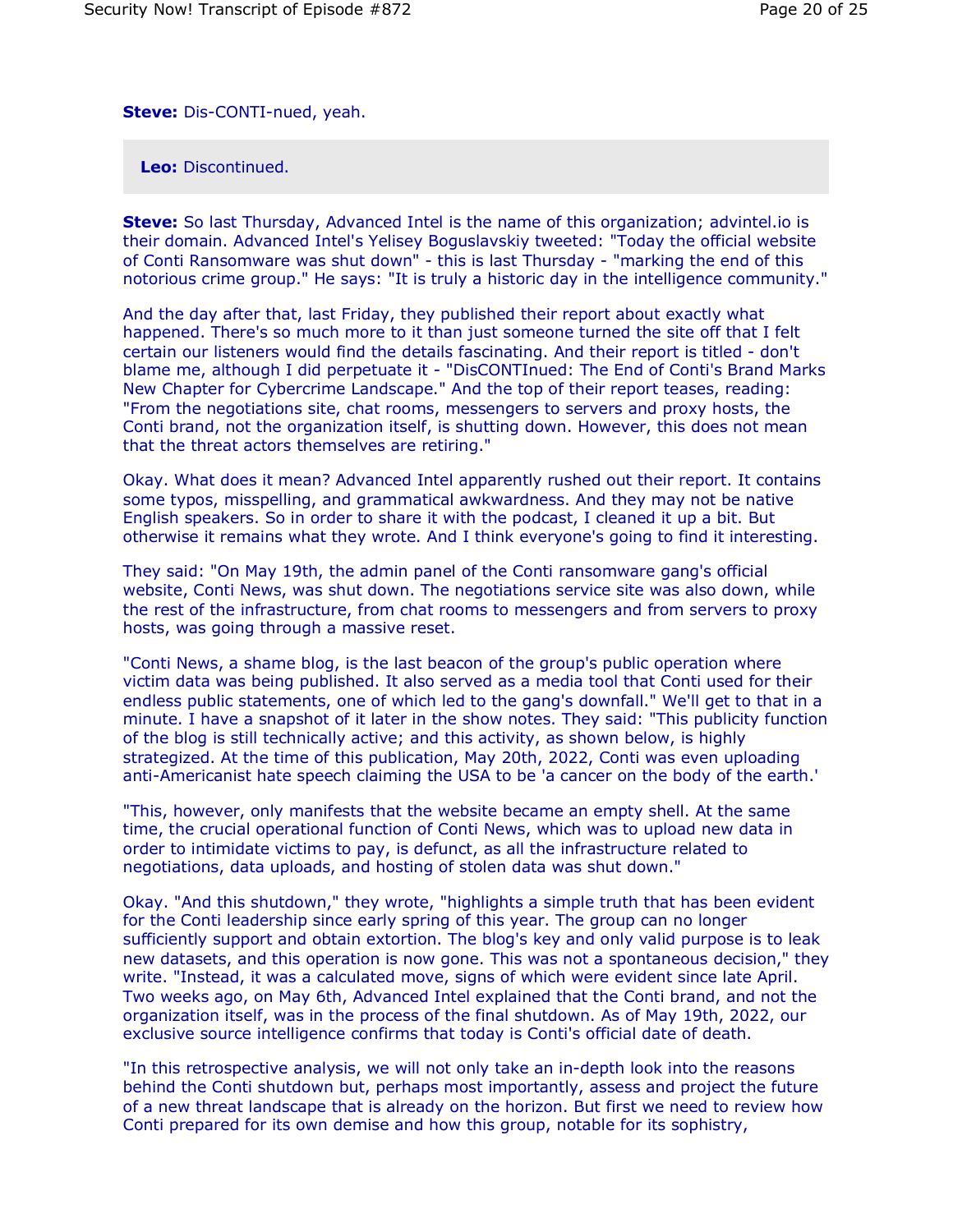continued to utilize information warfare techniques to orchestrate the shutdown until its final days in order to ensure the legacy of its surviving members."

They explained: "Shutting down ransomware's iconic criminal brand is a long and complicated venture. A notorious and prolific threat group cannot simply turn off its servers, only to pop back up the following week with a new name and logo design. Even a whisper of novel threat group activity following the announcement of Conti's demise would likely spark immediate accusations of poorly executed identity theft. At best, immediate comparisons between the two would permanently leave the new group in Conti's ghostly shadow, the collective that fell and the one which emerged." And I'll just note that we've seen and commented on exactly this with previous ransomware operations.

So these guys said: "REvil, DarkSide, and countless other collectives attempted the disappearing act. The simple approach failed miserably. As what was one of the predominant ransomware groups active at the time, Conti realized that an element of 'performativity,'" they wrote, "would need to be involved. Where other groups had been attempting a grand stunt with smoke and mirrors, Conti would try a sleight of hand.

"Conti would not be itself without its project frontman, an individual operating under the alias 'reshaev,' a.k.a. 'gangster.' Besides being a talented coder" - this reshaev was behind the original Ryuk payload - "this person was an outstanding organizer. It was reshaev who set the foundation for Conti's dominance in the cybercrime business by creating an organizational system based on skill, teamwork, clear business processes, hierarchy, and clear foresight.

"It's not surprising that reshaev was the first who saw Conti's structural challenges. Due to the group's public allegiance to Russia in the first days of the Russian invasion into Ukraine, Conti was unable to be paid. Since February, almost no payments were given to the group, while Conti's locker" - the slang for malware - "became highly detectable and was rarely being deployed. The only possible decision was to rebrand.

"For over two months, Conti collective has been silently creating subdivisions that began operations before the start of the shutdown process. These subgroups either utilized existing Conti alter egos and locker malware, or took the opportunity to create new ones. This decision was convenient for Conti, as they already had a couple of subsidiaries operating under different names: KaraKurt, BlackByte, and BlackBasta. The rebranded version of Conti, the monster splitting into pieces but still very much alive, ensured that whatever form Conti's ex-affiliates chose to take, they would emerge into the public eye before news of Conti's obsolescence could spread, thus controlling the narrative around the dissolution as well as significantly complicating any future threat attributions."

And then they wrote: "This is where the plans for what was left of Conti became increasingly complex. In order to hide the fact that Conti was now dispersed and operating via smaller, more novel brands, the former affiliates of the gang had to now convincingly simulate the actions of a dead brand. Conti's remaining infrastructure operated like an army preparing for an ambush. Lingering actors were left to keep their fires lit, visible from behind enemy lines. Meanwhile, hidden from view, Conti's most skilled agents were instead laid low in a nearby encampment, biding their time while watching their great and empty camp send out smoke signals, meticulously emulating the movements of an active group.

"Conti continued to publish documents stolen from victims, most likely targets hit earlier with attacks and lined up in a sort of queue waiting for public release, and campaigned hard for themselves on criminal forums. Their public persona boasted a strong and enduring foundation, even one that was willing to further expand the group's operations. From the perspective of Conti's posting history, the group appeared to be as strong as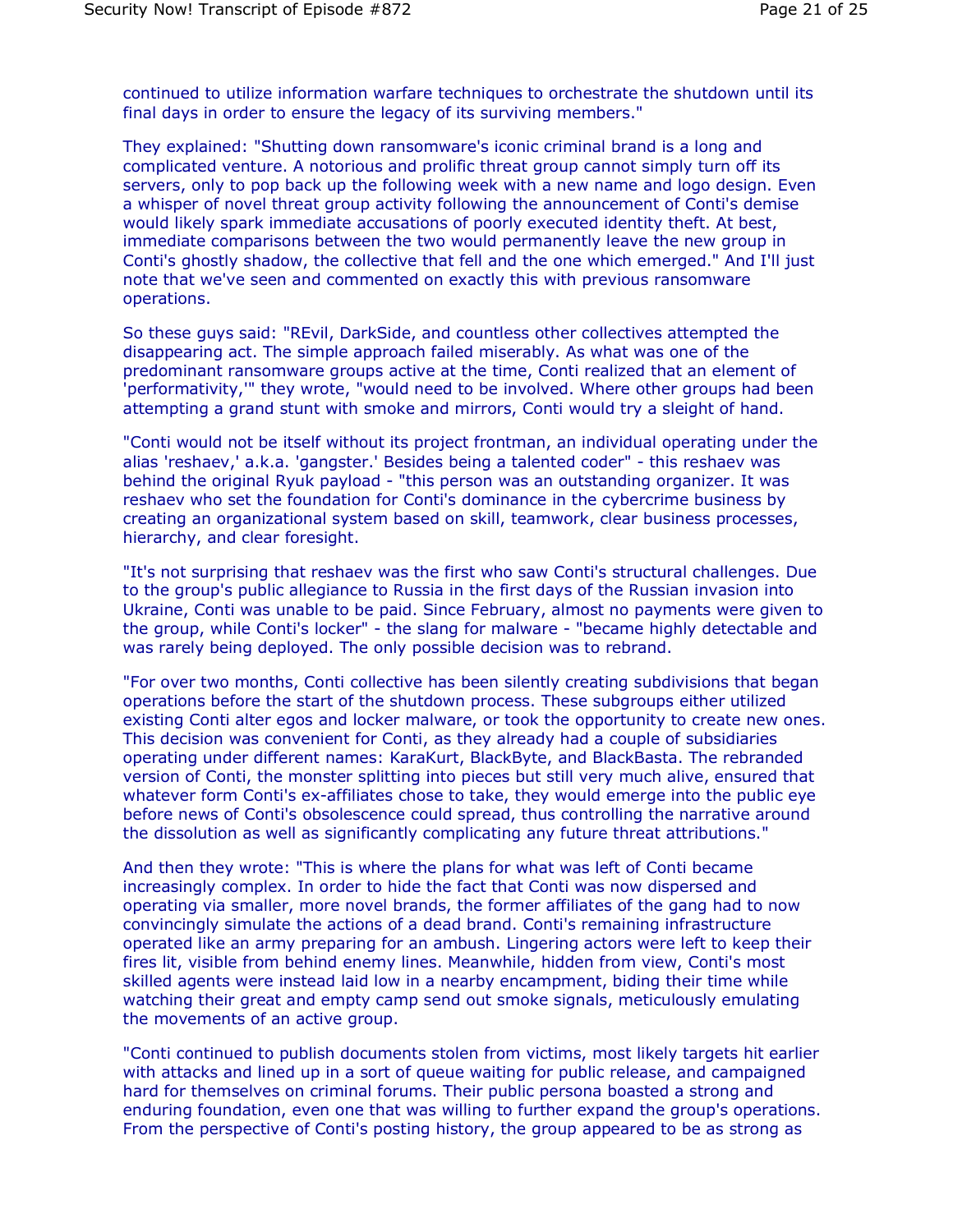ever." Okay. Then they shared a snapshot of a long and quite rambling chest-thumping post from March 30th, where a Conti representative talks up the group's successes, even seeking to recruit new affiliates, all apparently just smokescreen.

Then they continue: "However, in order to pull off their ultimate tactical maneuver, the agents left behind to operate from within Conti's massive empty shell now had to ensure that their antics would successfully lure attention away from their escaping comrades. To do this, they had to be certain that they left bait big enough to satisfy all of the opposing forces," stretching this analogy. "Conti would have to perform a grand finale, one big enough to live up to the group's name.

"And finally, on May 8th, Costa Rican President Rodrigo Chaves declared a national emergency as the result of a major cyber attack executed by the Conti ransomware gang. The massive attack, which took place against multiple Costa Rican government agencies, seems almost like a last-ditch effort by the group to squeeze a few more drops of riches from foreign government funds. However, Advanced Intel's unique adversarial visibility and intelligence findings led to what was in fact the opposite conclusion: The only goal Conti had for this final attack on Costa Rica was to use the platform as a tool to publicly perform their own death and subsequent rebirth.

"Advanced Intel has been tracking the preparations for this attack since April 14th, days before even the initial compromise. Our prevention alert was sent on April 15th, three days before the first incident compromising Costa Rica's Ministry of Finance occurred." Okay. So they said that. Then their report links to a tweet thread in Spanish, but it appears to be dated from the 18th. But they then provide a screenshot which indeed appears to substantiate a three-day early warning of an impending attack.

So they explain: "In our pre- and post-attack investigation, we have found three things. First, the agenda to conduct the attack on Costa Rica for the purpose of publicity instead of ransom was declared internally by the Conti leadership. Second, internal communications between group members suggested that the requested ransom payment was far below \$1 million USD, despite unverified claims of the ransom being \$10 million USD, followed by Conti's own claims that the sum was \$20 million. A low demand such as this, made to a state entity no less, was only made with the knowledge that the group would never see payment for the ransom either way," because their payment pipeline had been completely foreclosed on by the sanctions against Russia and by their pronounced affiliation with Russia. "And third, Conti was very vocal about the attack, constantly adding new political statements." And that's this kind of junk that we talked about last week.

They say: "The attack on Costa Rica indeed brought Conti into the spotlight and helped them to maintain the illusion of life for just a bit longer, while the real restructuring had already taken place. While Conti had been busy with its diversion tactics, other brands such as KaraKurt, BlackByte, and numerous other groups which existed as extensions of Conti, but without taking the group's name, were extremely operationally active, although working in silence.

"Working concurrently with them, talented infiltration specialists who were ultimately the backbone of Conti's gang were also more active than ever, forming alliances with BlackCat, AvosLocker, Hive, HelloKitty/FiveHands, and a whole other cadre of ransomware groups. These pen testers maintain personal loyalty to the people who created Conti, but ultimately continued their work with other gangs in order to fully shed Conti's name and image. The situation presents the first and foremost reason for Conti's timely end: toxic branding.

"Indeed, the first two months of 2022 left a major mark on the Conti name. While there is no tangible evidence to suggest that the well-known Conti leaks had any impact on the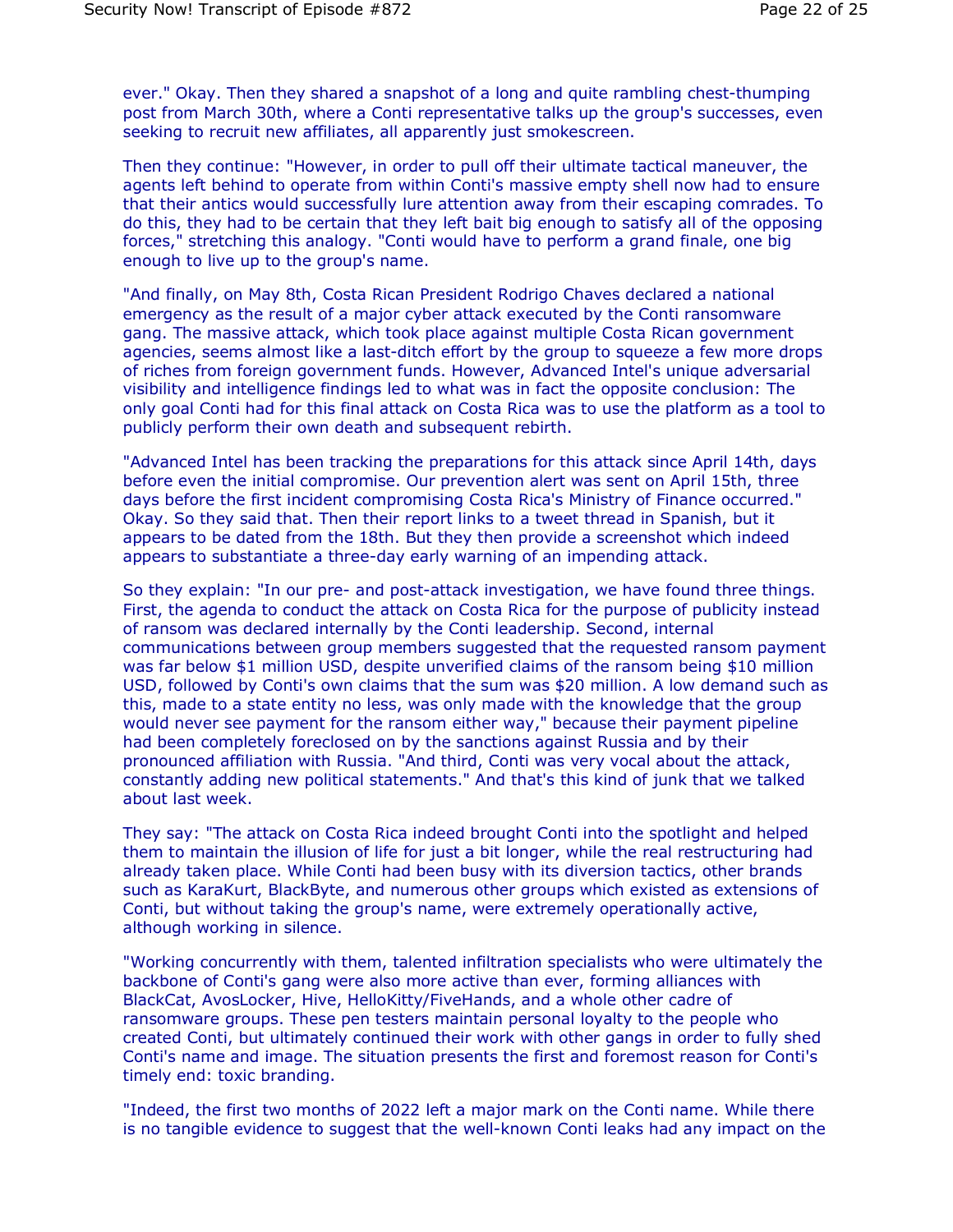group's operations, the event which provoked the leak, Conti's claim to support the Russian government, seems to have been the fatal blow for the group, despite being revoked almost immediately."

And we noted this at the time. Remember that Conti posted: "The Conti Team is officially announcing a full support of Russian government. If anybody will decide to organize a cyberattack or any war activities against Russia, we are going to use our all possible resources to strike back at the critical infrastructures of an enemy."

"That statement had several key consequences," Advanced Intel wrote, "all of which deeply reshaped the environment Conti was operating within. First, by engaging in political discourse, Conti broke the first unspoken rule of the Russian-speaking cybercrime community, which is not to intervene in state matters. In Advanced Intel's public blog regarding REvil's ultimate takedown by the Russian government, AdvIntel provided an in-depth analysis of this unspoken agreement, making case studies of the two most notable groups to break it, Avaddon and REvil. With the ongoing Russian invasion of Ukraine, it may be very plausible that Russia's state security apparatus is attempting to exert governmental control over its cyberspace, even taking down groups that appear to have been allies, but who exhibited undue independence with their actions.

"Advanced Intel has seen internal communication of the Conti leadership suggesting that the Russian FSB had been pressuring the group. And even though non-factual evidence was involved, the REvil scenario may have simply repeated itself with Conti, the group's brand becoming a target for Russian authorities despite their pledged loyalties.

"Second, Conti's allegiance to the Russian invasion of Ukraine provoked internal conflict and brought shame on the Conti name from members who were either ethnically Ukrainian, or were Russian but supported Ukraine, or simply wanted to maintain an antiwar ethic. Considering that one of these members decided to betray the gang and leak private Conti chat logs" - we talked about that, too - "not long after the conflict began, this illustrated the final nail in Conti's self-made coffin. The third and most important factor: By pledging their allegiance to the Russian government, Conti as a brand became associated with the Russian state, a state that is currently undergoing extreme sanctions.

"In the eyes of the state, each ransom payment going to Conti may have potentially gone to an individual under sanction, turning simple data extortion into a violation of OFAC regulation and sanction policies against Russia. This liability came to a head on May 6th, when the U.S. State Department offered rewards up to \$10 million USD for information that led to the takedown of the Conti group. As a result of these limitations, Conti had essentially cut itself off from the main source of income."

They wrote: "Our sensitive source intelligence shows that many victims were prohibited from paying ransom to Conti. Other victims and companies who would have negotiated ransomware payments were more ready to risk the financial damage of not paying the ransom than they were to make payments to a pro-Russian state-sanctioned entity.

"As Advanced Intel previously stated, the end of the Conti brand does not equal the end of Conti as an organization. As seen with the Costa Rica case, Conti has been carefully planning its rebranding for several months, preparing a comprehensive strategy to execute it. The strategy is based on two pillars. First, Conti is adopting a network organizational structure, more horizontal and decentralized than the previously rigid Conti hierarchy. This structure will be a coalition of several equal subdivisions, some of which will be independent, and some existing within another ransomware collective. However, they will all be united by internal loyalty to both each other and the Conti leadership, especially reshaev. At this point, this network includes the following groups,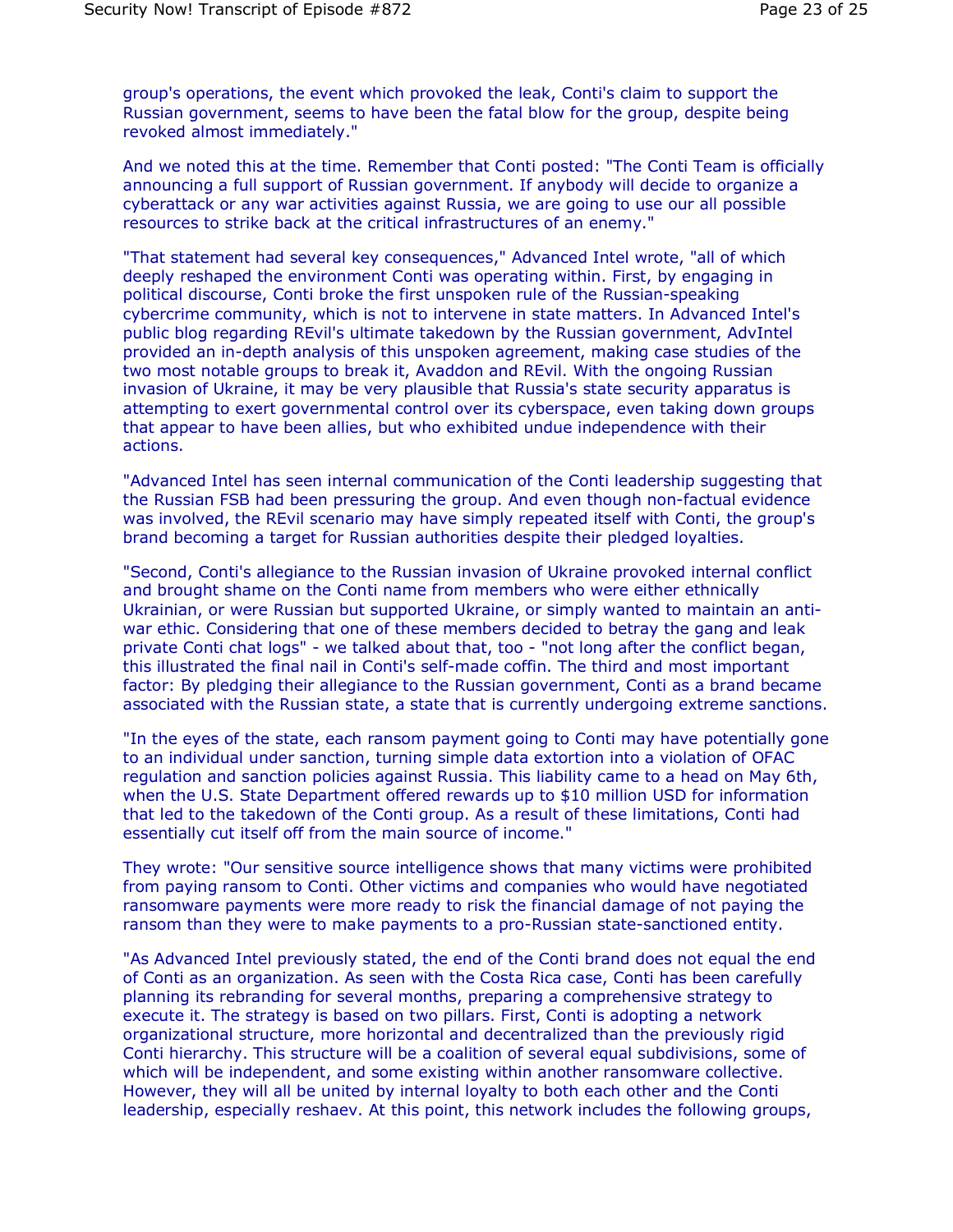the first type being autonomous, no malware locker involved, pure data stealing. That's KaraKurt, BlackBasta, and BlackByte.

"The second type being semi-autonomous, acting as Conti-loyal collective affiliates within other collectives in order to use their malware locker. That's AlphV/BlackCat, Hive, HelloKitty/FiveHands, and AvosLocker. The third type being independent affiliates, working individually, but keeping their loyalty to the organization. And finally the fourth type being mergers and acquisitions where Conti leadership infiltrates a preexisting minor brand and consumes it entirely, keeping the small brand name in place. The small group's leader loses their independence, but receives a massive influx of manpower; while Conti obtains a new subsidiary group.

"This is different from Ransomware-as-a-Service since this network, at least at the time of writing, does not seem to be accepting new members as part of its structure. Moreover, unlike Ransomware-as-a-Service, this model seems to value operations being executed in an organized, team-led manner. Finally, unlike Ransomware-as-a-Service, all the members know each other very well personally and are able to leverage these personal connections and the loyalty they bring." And implied in that of course would be some protection against U.S.-based bounties against their members, if they maintain a loyal, cohesive group. You know, one turns one in, and they're subjecting themselves to similar reprisal.

And finally they finish: "This model is more flexible and adaptive than the previous Conti hierarchy, while also being more secure and resilient than Ransomware-as-a-Service." And finally: "The other major development for this new ransomware model is the transition" - and this is really interesting - "from data encryption to data exfiltration, covered extensively by Advanced Intel in our analysis of KaraKurt and BlackByte. In a nutshell, relying on pure data exfiltration maintains most major benefits of a data encryption operation, while avoiding the issues of a locker altogether. Most likely, this will become the most important outcome of Conti's rebrand. The actors that formed and worked under the Conti name have not, and will not, cease their forward movement within the threat landscape. Their impact will simply leave a different shape."

So to our listeners, if anyone in your cyber sphere announces that Conti has shut down and disbanded, well, now we know better. It appears that earlier this year, as a consequence of, you know, we've talked previously about the entire reason that ransomware has come into existence, whether it be encrypting malware or exfiltrating and holding that data for ransom. It's the ability to get paid thanks to cryptocurrency, which has made that practical from an underworld standpoint. But the sanctions against Russia, Conti's original proclamation that they were standing with Russia essentially cut them off from extra-Russian payment of cryptocurrency into them. And that set them on a multi-month course to basically kill Conti off while continuing to function as a viable ransomware organization, learning from the mistakes they'd made before, changing their structure, and probably, apparently, changing the nature of what they do maliciously.

**Leo:** Well, they're not fooling anyone; okay? That's the truth.

## **Steve:** We know better.

**Leo:** We know better thanks to you, Steve Gibson, and this fabulous Security Now! program every Tuesday about 1:30 Pacific, 4:30 Eastern, 20:30 UTC. You could tune in at live.twit.tv and watch it happen, audio and video available at that site. You could chat while you're watching at irc.twit.tv or in our Club TWiT Discord. After the fact, on-demand versions are available from a variety of places. Steve has two